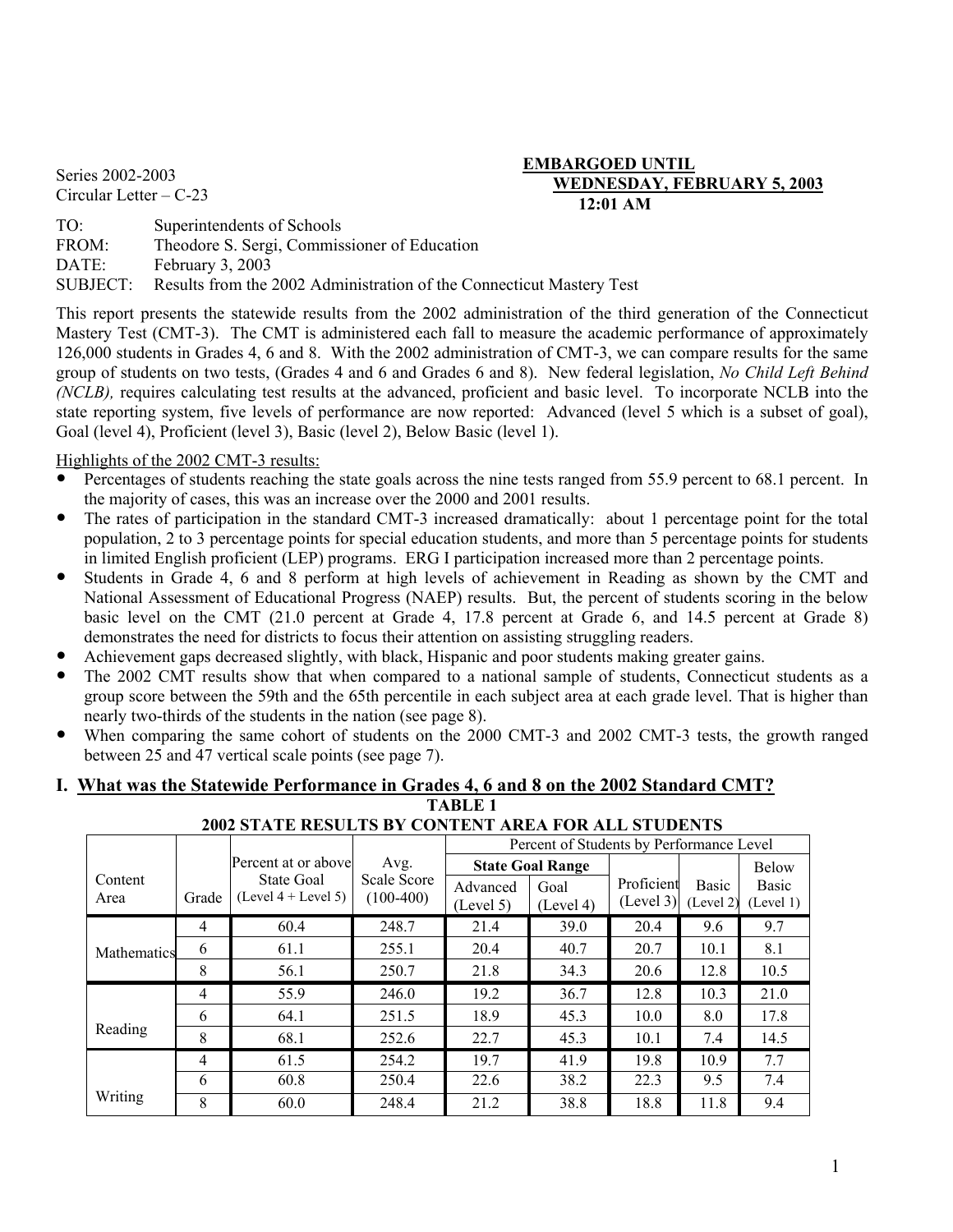### CMT-3 Results - 2002

The CMT-3 is aligned with Connecticut's curriculum frameworks and provides information regarding the mastery of important skills in mathematics, reading and writing. The CMT is administered each fall to measure the academic performance of approximately 126,000 students in Grades 4, 6 and 8. Some major findings from the 2002 administration of the CMT-3 follow:

#### Grade 4

The percentages of 4<sup>th</sup> graders who scored in the state Goal range were: 60.4 percent in Mathematics, 55.9 percent in Reading, and 61.5 percent in Writing.

When we look at the performance of the students who scored in the Proficient level or above (level 3, 4 and 5) for 2002, there were 80.8 percent of students in Mathematics, 68.7 percent in Reading and 81.4 percent in Writing.

The percentage of students in the below basic level in 2002 was 9.7 percent in Mathematics, 21.0 percent in Reading and 7.7 percent in Writing.

The percentage of students enrolled in special education who are participating in CMT testing has increased in all content areas since 2000. The percentage of these students participating in the standard grade level test has increased 14.6 percent in Mathematics, 17.1 percent in Reading and 15.4 percent in Writing.

#### Grade 6

The percentages of  $6<sup>th</sup>$  graders who scored in the state Goal range were: 61.1 percent in Mathematics, 64.1 percent in Reading, and 60.8 percent in Writing.

When we look at the performance of the students who scored in the Proficient level or above (level 3, 4 and 5) for 2002, there were 81.8 percent of students in Mathematics, 74.2 percent in Reading and 83.1 percent in Writing.

The percentage of students in the below basic level in 2002 was 8.1 percent in Mathematics, 17.8 percent in Reading and 7.4 percent in Writing.

The performance of black students has improved markedly in Mathematics, with an increase of 5.9 percent of students achieving the Goal since 2000. Additionally, the percentage of students scoring at the below basic level has decreased by 7 percent. This achievement occurred while testing a greater percentage of students on the standard Grade 6 CMT (89.2 percent in 2000 to 93.4 percent in 2002).

#### Grade 8

The percentages of  $8<sup>th</sup>$  graders who scored in the state Goal range were: 56.1 percent in Mathematics, 68.1 percent in Reading, and 60.0 percent in Writing.

If we look at the performance of the students who scored in the Proficient level or above (level 3, 4 and 5) for 2002, there were 76.7 percent of students in Mathematics, 78.1 percent in Reading and 78.8 percent in Writing.

The percentage of students in the below basic level in 2002 was 10.5 percent in Mathematics, 14.5 percent in Reading and 9.4 percent in Writing.

A greater percentage of students eligible for free and reduced lunch are achieving Goal in all content areas since 2000. The greatest increase (5.2 percent) is evident in Reading. This is a greater increase than any other Grade 8 subgroup.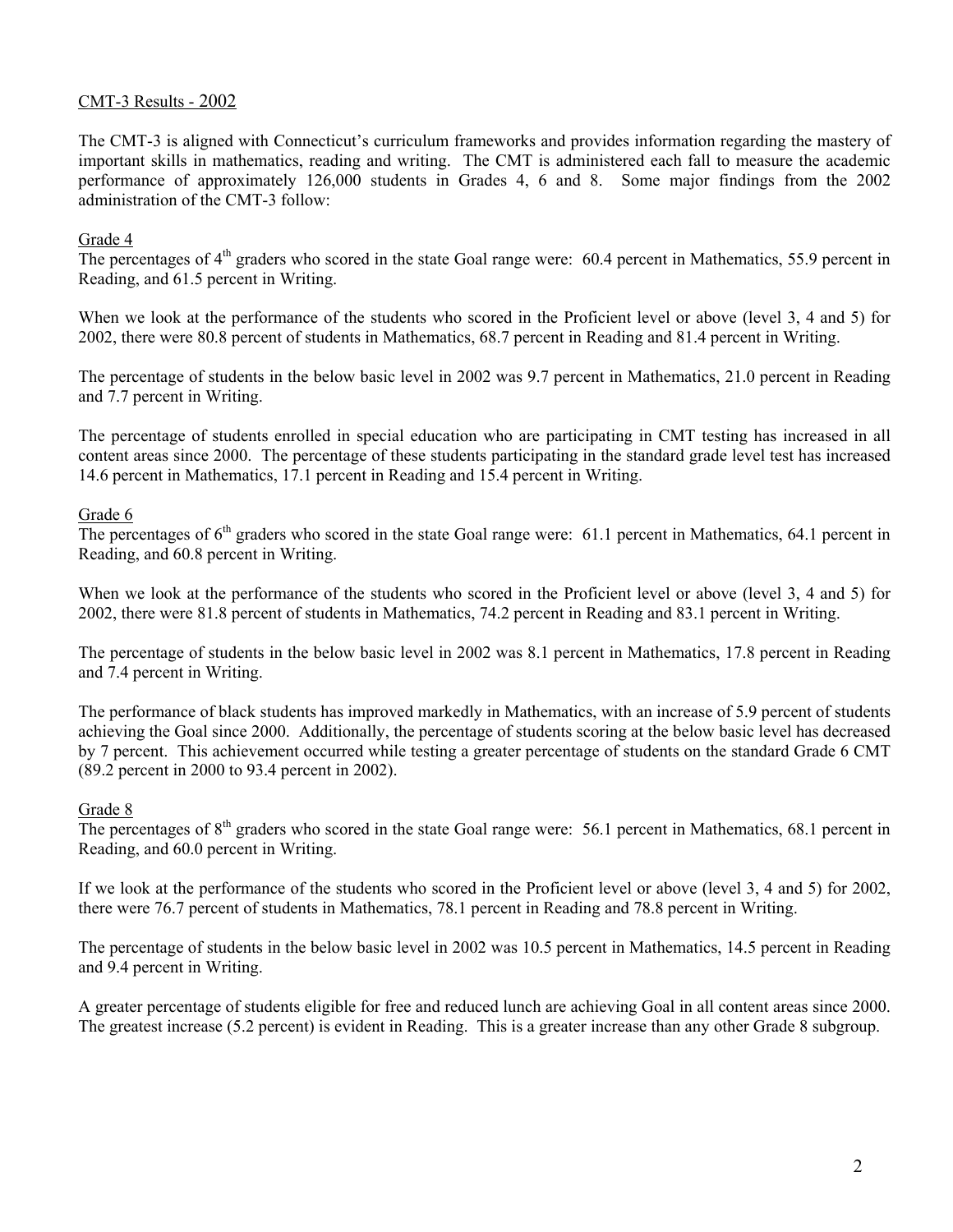#### What Test Results Tell Us About Student Achievement (What Connecticut Students Can Do)

#### Mathematics

The Mathematics test emphasizes mastery of basic skills and concepts and the ability to apply them to solve problems.

Connecticut's  $4<sup>th</sup>$  and  $6<sup>th</sup>$  grade students continued to demonstrate high levels of mastery in the areas of computational skills, number sense, geometric shapes and properties, and probability and statistics. Estimating solutions to problems, measurement and integrated mathematics problems are areas of weaker performance. All three grades showed some increases in the percent meeting mastery on solving integrated problems but this area still needs improvement.

#### Reading

The Reading test has two subtests, the Degrees of Reading Power (DRP®) and Reading Comprehension. The DRP assesses the process of reading and the Reading Comprehension test assesses the product of reading.

In Reading Comprehension, approximately two-thirds of Connecticut students in all three grades were able to form a basic understanding of the text read and could interpret the meaning. A smaller number of students were able to critique or analyze the text they read.

Based on the DRP results, over 52 percent of Grade 4 students possess the knowledge and skills necessary to comprehend textbooks and other materials used at Grade 4 or above. Other students need some teacher assistance on reading material below Grade 4. Over 68 percent of Grade 6 students, based on DRP results, have the skills to read a typical middle school textbook; but only 37 percent have the skills to read and understand an average article in a Connecticut newspaper. Over 58 percent of Grade 8 students demonstrated skill sufficient to read an average article in a Connecticut newspaper and about 70 percent demonstrated skills to read a typical high school textbook.

#### Writing

There are two subtests that compose the Writing test, Direct Assessment of Writing and Editing & Revising. The Direct Assessment of Writing assesses how well students communicate in writing. The Editing & Revising test assesses a students' ability to revise a written work and make appropriate grammatical edits.

Over 60 percent of 4<sup>th</sup> grade students can write a narrative fluently, can expand on key events and characters, and exhibit strong organizational skills, as assessed on the Direct Assessment of Writing. A small number of Grade 4 students (about 5 percent) need to improve on their ability to develop a narrative using details and examples in an organized sequence. Close to 60 percent of Grade 4 students achieved mastery on both Editing & Revising content strands: composing/revising and editing.

Over 62 percent of  $6<sup>th</sup>$  grade students can produce fluent and elaborated expository responses with a mix of general and specific details as demonstrated on the Direct Assessment of Writing. A smaller number (4 percent) need assistance with developing a theme and elaborating their ideas using a mix of general and specific details. Half of all Grade 6 students achieved mastery on both Editing & Revising content strands: composing/revising and editing.

Over 67 percent of  $8<sup>th</sup>$  grade students demonstrated their ability to write fluent and well-developed persuasive responses that elaborate on their theme using general and specific details as assessed on the Direct Assessment of Writing. A smaller number (about 4 percent) need assistance with developing a response and elaborating their ideas using a mix of general and specific details. Sixty percent of Grade 8 students mastered both Editing & Revising content strands: composing/revising and editing.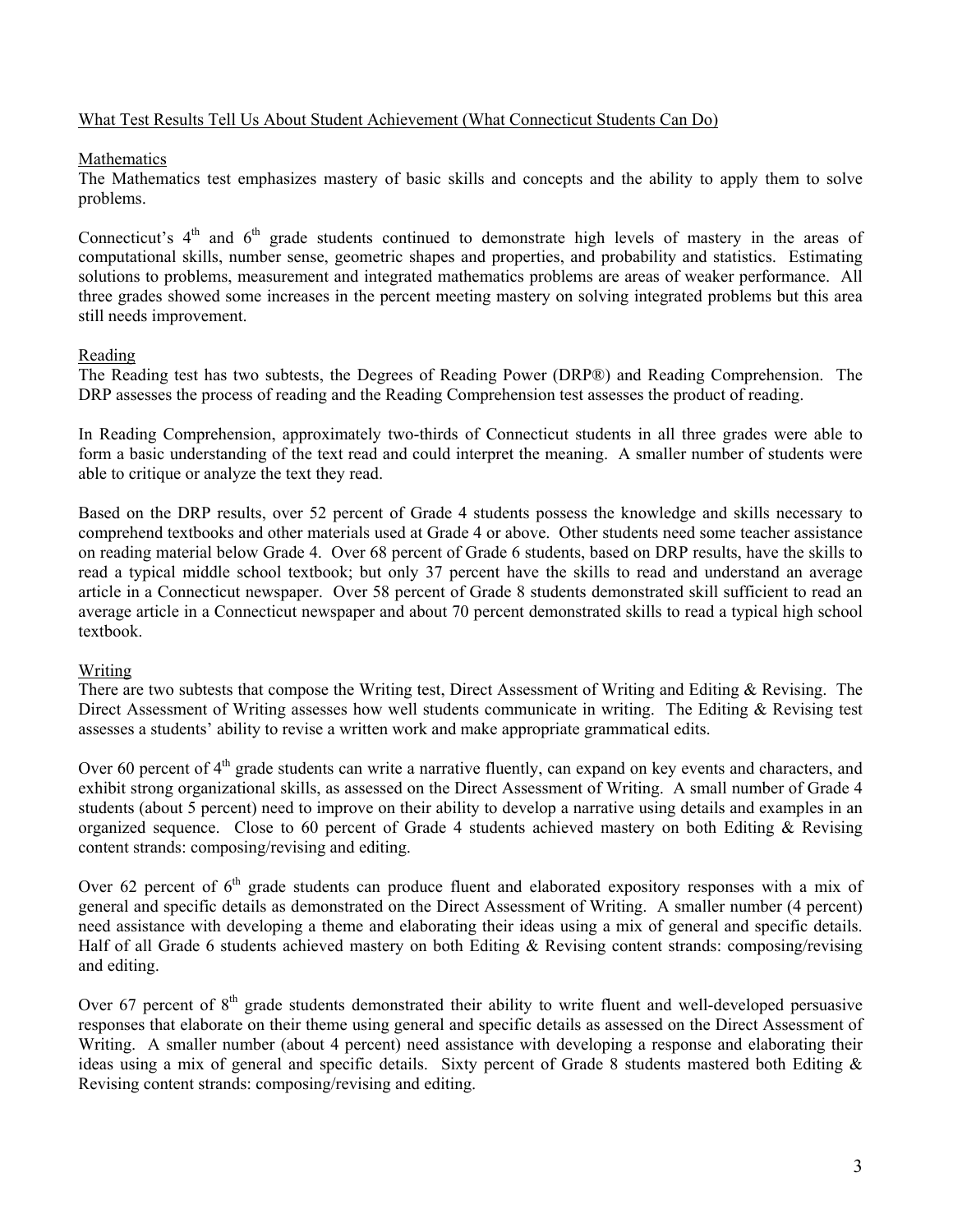## II. How has CMT Performance Changed from 2000 to 2002?

The progress of Connecticut's students from 2000 to 2002 is presented in several ways in this section. Tables 2 through 4 show the most commonly used indicators: average scale score and percent of students scoring within the state goal range. These tables compare the students in each Educational Reference Group (ERG) and across the state in the same grade for three different school years.

## **TABLE 2**

## **GRADE 4**

|              | <b>COMPARISON OF STUDENTS' ACHIEVEMENT FOR 2000-2002</b> |                                             |                                          |                                    |                                             |                                          |                                    |                                             |                                          |                                    |  |  |  |
|--------------|----------------------------------------------------------|---------------------------------------------|------------------------------------------|------------------------------------|---------------------------------------------|------------------------------------------|------------------------------------|---------------------------------------------|------------------------------------------|------------------------------------|--|--|--|
|              |                                                          |                                             | <b>Mathematics</b>                       |                                    |                                             | Reading                                  |                                    |                                             | Writing                                  |                                    |  |  |  |
|              | Year                                                     | Percent<br>Taking<br>Standard<br><b>CMT</b> | Average<br>Scale<br>Score<br>$(100-400)$ | Percent<br>Within<br>Goal<br>Range | Percent<br>Taking<br>Standard<br><b>CMT</b> | Average<br>Scale<br>Score<br>$(100-400)$ | Percent<br>Within<br>Goal<br>Range | Percent<br>Taking<br>Standard<br><b>CMT</b> | Average<br>Scale<br>Score<br>$(100-400)$ | Percent<br>Within<br>Goal<br>Range |  |  |  |
| <b>State</b> | 2000                                                     | 93.6                                        | 250.1                                    | 60.2                               | 92.7                                        | 249.7                                    | 56.9                               | 92.3                                        | 249.7                                    | 57.5                               |  |  |  |
|              | 2001                                                     | 96.0                                        | 248.7                                    | 61.0                               | 95.0                                        | 248.4                                    | 57.9                               | 94.6                                        | 256.7                                    | 61.2                               |  |  |  |
|              | 2002                                                     | 96.5                                        | 248.7                                    | 60.4                               | 96.0                                        | 246.0                                    | 55.9                               | 95.6                                        | 254.2                                    | 61.5                               |  |  |  |
| <b>ERGA</b>  | 2000                                                     | 97.5                                        | 274.4                                    | 83.4                               | 96.9                                        | 278.3                                    | 84.0                               | 96.5                                        | 275.2                                    | 79.6                               |  |  |  |
|              | 2001                                                     | 97.6                                        | 275.1                                    | 84.4                               | 96.9                                        | 276.3                                    | 84.5                               | 97.0                                        | 286.2                                    | 84.0                               |  |  |  |
|              | 2002                                                     | 98.2                                        | 274.8                                    | 82.5                               | 97.7                                        | 274.8                                    | 83.4                               | 97.6                                        | 281.2                                    | 83.2                               |  |  |  |
| <b>ERG B</b> | 2000                                                     | 96.7                                        | 268.9                                    | 77.9                               | 96.5                                        | 268.9                                    | 74.8                               | 96.2                                        | 266.8                                    | 72.9                               |  |  |  |
|              | 2001                                                     | 97.8                                        | 268.8                                    | 78.8                               | 97.1                                        | 267.4                                    | 76.0                               | 96.8                                        | 273.9                                    | 76.0                               |  |  |  |
|              | 2002                                                     | 97.7                                        | 271.1                                    | 81.0                               | 97.2                                        | 267.6                                    | 75.6                               | 97.2                                        | 274.5                                    | 78.2                               |  |  |  |
| <b>ERG C</b> | 2000                                                     | 97.4                                        | 260.1                                    | 69.9                               | 96.4                                        | 264.2                                    | 71.1                               | 96.3                                        | 256.6                                    | 64.1                               |  |  |  |
|              | 2001                                                     | 97.9                                        | 260.9                                    | 73.0                               | 97.4                                        | 264.8                                    | 74.4                               | 97.2                                        | 269.8                                    | 72.8                               |  |  |  |
|              | 2002                                                     | 98.0                                        | 260.4                                    | 70.7                               | 97.6                                        | 260.4                                    | 69.7                               | 97.7                                        | 264.3                                    | 70.0                               |  |  |  |
| <b>ERGD</b>  | 2000                                                     | 96.1                                        | 255.8                                    | 65.8                               | 95.2                                        | 255.7                                    | 64.6                               | 94.8                                        | 253.7                                    | 63.2                               |  |  |  |
|              | 2001                                                     | 97.1                                        | 254.5                                    | 67.0                               | 96.3                                        | 255.2                                    | 65.5                               | 95.6                                        | 261.8                                    | 66.5                               |  |  |  |
|              | 2002                                                     | 97.6                                        | 254.2                                    | 66.2                               | 97.2                                        | 251.9                                    | 63.1                               | 96.7                                        | 259.0                                    | 66.5                               |  |  |  |
| <b>ERGE</b>  | 2000                                                     | 97.0                                        | 253.4                                    | 63.9                               | 95.9                                        | 255.2                                    | 61.4                               | 96.1                                        | 250.0                                    | 57.1                               |  |  |  |
|              | 2001                                                     | 97.1                                        | 255.0                                    | 67.6                               | 96.5                                        | 257.4                                    | 67.5                               | 96.2                                        | 262.1                                    | 65.2                               |  |  |  |
|              | 2002                                                     | 97.4                                        | 253.0                                    | 65.2                               | 97.2                                        | 253.5                                    | 64.2                               | 97.0                                        | 258.6                                    | 67.3                               |  |  |  |
| <b>ERGF</b>  | 2000                                                     | 95.2                                        | 252.0                                    | 62.7                               | 93.9                                        | 251.4                                    | 59.2                               | 93.8                                        | 249.5                                    | 57.8                               |  |  |  |
|              | 2001                                                     | 96.6                                        | 251.5                                    | 65.1                               | 95.6                                        | 251.5                                    | 61.9                               | 95.6                                        | 257.1                                    | 63.8                               |  |  |  |
|              | 2002                                                     | 97.1                                        | 249.3                                    | 61.3                               | 96.7                                        | 247.2                                    | 56.7                               | 96.3                                        | 252.4                                    | 61.3                               |  |  |  |
| <b>ERG G</b> | 2000                                                     | 95.8                                        | 243.1                                    | 53.7                               | 94.8                                        | 241.0                                    | 49.4                               | 94.3                                        | 239.5                                    | 47.2                               |  |  |  |
|              | 2001                                                     | 95.9                                        | 245.8                                    | 58.2                               | 94.7                                        | 247.4                                    | 56.6                               | 94.4                                        | 254.0                                    | 59.9                               |  |  |  |
|              | 2002                                                     | 97.4                                        | 243.3                                    | 55.0                               | 96.9                                        | 242.3                                    | 51.5                               | 96.3                                        | 250.3                                    | 59.6                               |  |  |  |
| <b>ERGH</b>  | 2000                                                     | 92.0                                        | 243.0                                    | 53.2                               | 91.1                                        | 239.7                                    | 47.2                               | 90.6                                        | 241.1                                    | 49.5                               |  |  |  |
|              | 2001                                                     | 95.8                                        | 241.5                                    | 54.2                               | 94.9                                        | 237.7                                    | 47.3                               | 94.7                                        | 246.6                                    | 52.7                               |  |  |  |
|              | 2002                                                     | 95.9                                        | 241.6                                    | 53.6                               | 95.5                                        | 236.0                                    | 46.8                               | 95.2                                        | 246.1                                    | 55.3                               |  |  |  |
| ERG I        | 2000                                                     | 84.9                                        | 218.6                                    | 29.5                               | 83.7                                        | 215.0                                    | 22.2                               | 83.0                                        | 226.2                                    | 35.2                               |  |  |  |
|              | 2001                                                     | 92.0                                        | 215.3                                    | 29.4                               | 90.3                                        | 213.7                                    | 22.9                               | 89.1                                        | 227.9                                    | 34.8                               |  |  |  |
|              | 2002                                                     | 93.1                                        | 216.0                                    | 30.6                               | 92.3                                        | 212.0                                    | 22.7                               | 91.1                                        | 225.7                                    | 35.7                               |  |  |  |

**COMPARISON OF STUDENTS' ACHIEVEMENT FOR 2000-2002**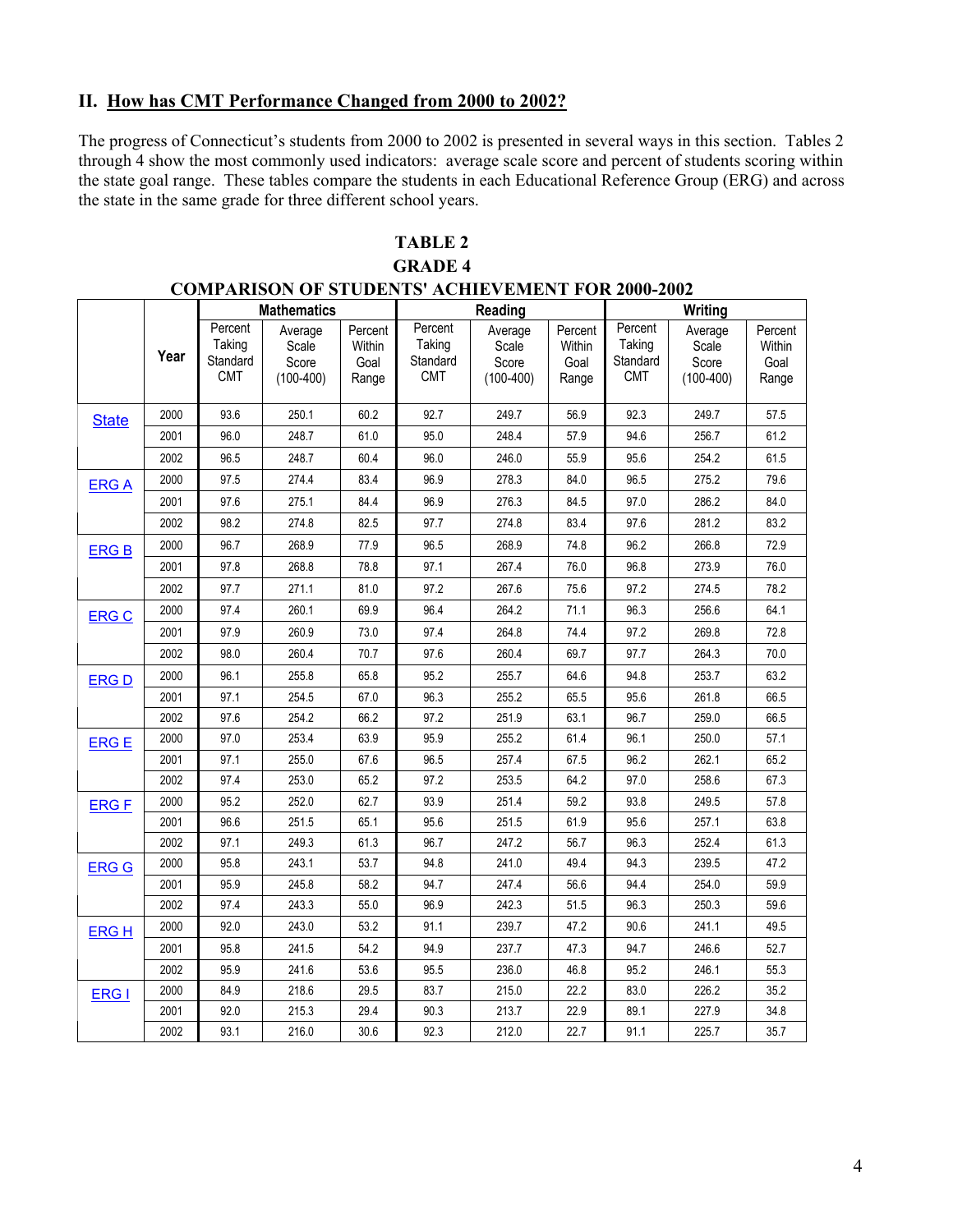## **TABLE 3**

## **GRADE 6**

## **COMPARISON OF STUDENTS' ACHIEVEMENT FOR 2000-2002**

|              |      |                                             | <b>Mathematics</b>                    |                                    | Reading                                     |                                       |                                 | Writing                                     |                                          |                                    |  |
|--------------|------|---------------------------------------------|---------------------------------------|------------------------------------|---------------------------------------------|---------------------------------------|---------------------------------|---------------------------------------------|------------------------------------------|------------------------------------|--|
|              | Year | Percent<br>Taking<br>Standard<br><b>CMT</b> | Average<br>Scale Score<br>$(100-400)$ | Percent<br>Within<br>Goal<br>Range | Percent<br>Taking<br>Standard<br><b>CMT</b> | Average<br>Scale Score<br>$(100-400)$ | Percent<br>Within<br>Goal Range | Percent<br>Taking<br>Standard<br><b>CMT</b> | Average<br>Scale<br>Score<br>$(100-400)$ | Percent<br>Within<br>Goal<br>Range |  |
|              | 2000 | 92.7                                        | 249.8                                 | 57.5                               | 92.3                                        | 249.7                                 | 62.1                            | 92.2                                        | 249.5                                    | 61.1                               |  |
| <b>State</b> | 2001 | 94.7                                        | 255.3                                 | 61.0                               | 94.4                                        | 253.0                                 | 63.6                            | 94.2                                        | 249.8                                    | 60.0                               |  |
|              | 2002 | 95.8                                        | 255.1                                 | 61.1                               | 95.6                                        | 251.5                                 | 64.1                            | 95.1                                        | 250.4                                    | 60.8                               |  |
|              | 2000 | 97.2                                        | 275.8                                 | 82.3                               | 97.2                                        | 277.3                                 | 87.6                            | 97.1                                        | 276.6                                    | 85.1                               |  |
| <b>ERGA</b>  | 2001 | 97.6                                        | 280.6                                 | 84.7                               | 97.4                                        | 281.2                                 | 87.2                            | 97.5                                        | 274.7                                    | 82.5                               |  |
|              | 2002 | 97.8                                        | 283.6                                 | 87.5                               | 97.7                                        | 280.8                                 | 87.9                            | 97.6                                        | 277.1                                    | 82.7                               |  |
|              | 2000 | 95.8                                        | 269.3                                 | 75.3                               | 96.0                                        | 268.5                                 | 79.4                            | 95.5                                        | 266.5                                    | 77.1                               |  |
| <b>ERGB</b>  | 2001 | 96.7                                        | 275.6                                 | 79.6                               | 96.4                                        | 275.7                                 | 82.7                            | 96.5                                        | 269.9                                    | 78.1                               |  |
|              | 2002 | 97.3                                        | 274.9                                 | 79.2                               | 97.5                                        | 272.2                                 | 81.2                            | 97.3                                        | 268.7                                    | 76.9                               |  |
|              | 2000 | 97.1                                        | 264.9                                 | 71.6                               | 97.0                                        | 266.5                                 | 77.9                            | 96.7                                        | 262.6                                    | 74.0                               |  |
| <b>ERG C</b> | 2001 | 97.1                                        | 271.3                                 | 76.5                               | 97.1                                        | 271.5                                 | 80.4                            | 97.3                                        | 264.7                                    | 72.9                               |  |
|              | 2002 | 97.1                                        | 269.5                                 | 74.6                               | 96.9                                        | 269.7                                 | 80.0                            | 97.1                                        | 263.7                                    | 72.9                               |  |
| <b>ERGD</b>  | 2000 | 95.6                                        | 257.3                                 | 64.9                               | 95.3                                        | 257.4                                 | 70.0                            | 95.2                                        | 256.5                                    | 69.5                               |  |
|              | 2001 | 96.5                                        | 262.3                                 | 67.8                               | 96.1                                        | 262.7                                 | 72.1                            | 96.0                                        | 255.9                                    | 66.3                               |  |
|              | 2002 | 96.8                                        | 262.5                                 | 69.2                               | 96.3                                        | 260.6                                 | 73.6                            | 96.0                                        | 258.9                                    | 69.2                               |  |
| <b>ERGE</b>  | 2000 | 96.0                                        | 256.1                                 | 64.1                               | 95.1                                        | 259.1                                 | 72.0                            | 95.1                                        | 257.5                                    | 68.1                               |  |
|              | 2001 | 96.9                                        | 259.8                                 | 66.3                               | 96.1                                        | 263.6                                 | 73.0                            | 96.0                                        | 255.8                                    | 67.0                               |  |
|              | 2002 | 96.9                                        | 259.8                                 | 67.0                               | 96.5                                        | 261.1                                 | 72.8                            | 97.0                                        | 257.4                                    | 67.4                               |  |
| <b>ERGF</b>  | 2000 | 94.4                                        | 249.3                                 | 57.1                               | 93.5                                        | 250.2                                 | 62.0                            | 93.8                                        | 248.7                                    | 61.5                               |  |
|              | 2001 | 95.6                                        | 256.6                                 | 62.6                               | 94.3                                        | 253.6                                 | 65.1                            | 94.9                                        | 250.9                                    | 62.4                               |  |
|              | 2002 | 96.1                                        | 256.6                                 | 63.0                               | 95.6                                        | 253.2                                 | 67.3                            | 95.8                                        | 250.3                                    | 62.4                               |  |
| <b>ERG G</b> | 2000 | 94.7                                        | 243.9                                 | 51.4                               | 93.3                                        | 243.8                                 | 57.4                            | 93.4                                        | 242.6                                    | 55.7                               |  |
|              | 2001 | 93.2                                        | 251.6                                 | 56.4                               | 94.7                                        | 250.5                                 | 62.0                            | 94.5                                        | 244.5                                    | 55.5                               |  |
|              | 2002 | 96.4                                        | 251.0                                 | 58.0                               | 96.2                                        | 246.5                                 | 60.8                            | 95.9                                        | 245.5                                    | 58.6                               |  |
| <b>ERGH</b>  | 2000 | 90.3                                        | 238.7                                 | 47.5                               | 89.9                                        | 237.7                                 | 51.9                            | 89.3                                        | 236.3                                    | 48.4                               |  |
|              | 2001 | 94.3                                        | 242.5                                 | 49.2                               | 94.1                                        | 238.3                                 | 51.5                            | 93.8                                        | 235.6                                    | 47.4                               |  |
|              | 2002 | 95.7                                        | 243.1                                 | 49.5                               | 95.4                                        | 238.2                                 | 53.5                            | 94.5                                        | 236.9                                    | 49.1                               |  |
| ERG I        | 2000 | 83.6                                        | 216.5                                 | 26.0                               | 82.9                                        | 214.0                                 | 27.5                            | 83.3                                        | 221.3                                    | 32.4                               |  |
|              | 2001 | 88.9                                        | 222.9                                 | 30.3                               | 88.3                                        | 214.4                                 | 29.0                            | 87.4                                        | 220.5                                    | 31.3                               |  |
|              | 2002 | 91.5                                        | 222.2                                 | 29.2                               | 91.3                                        | 214.1                                 | 29.8                            | 89.7                                        | 221.2                                    | 32.9                               |  |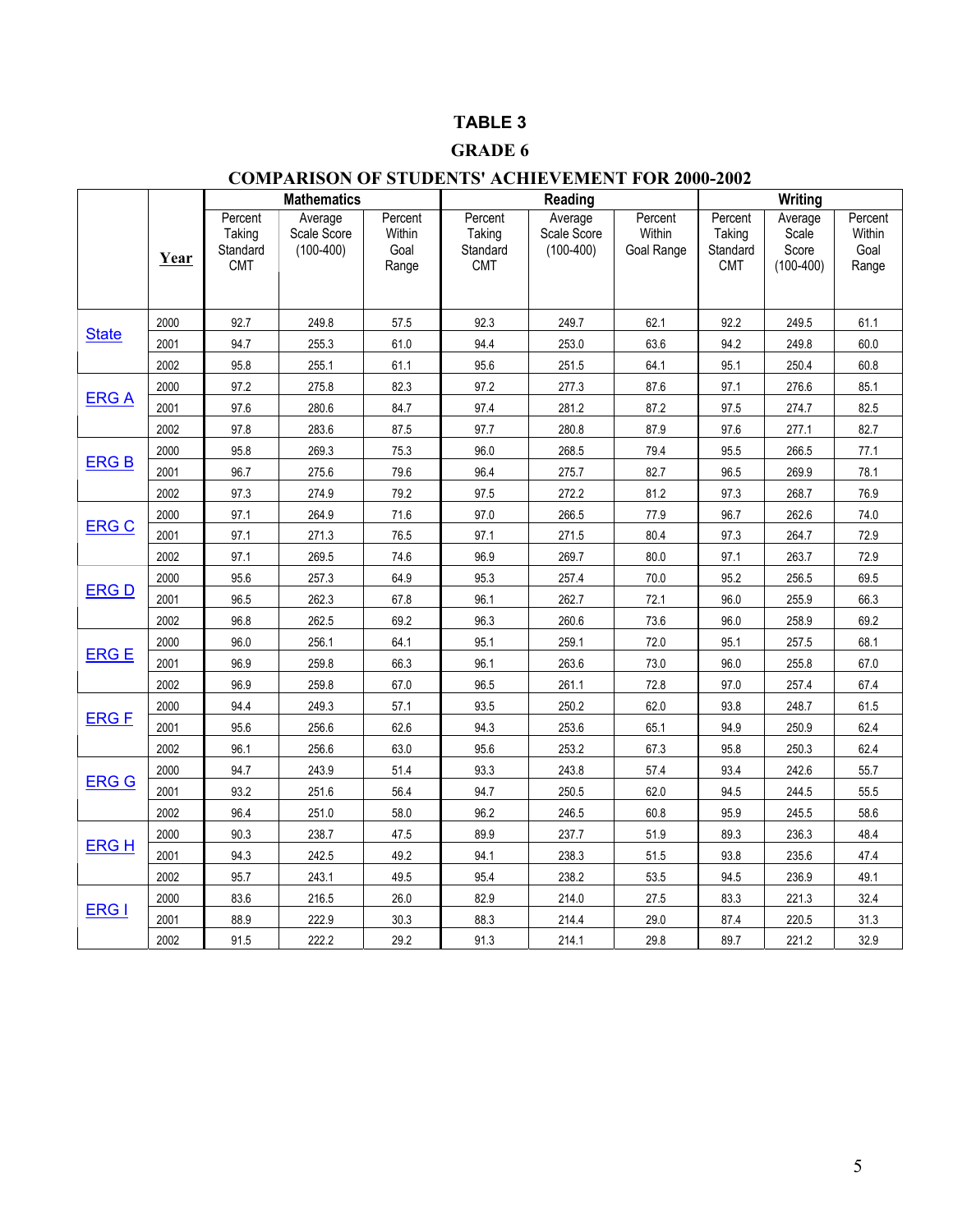# **TABLE 4**

## **GRADE 8**

|              |      |                                             | <b>Mathematics</b>                       |                                    |                                             | Reading                               |                                    |                                             | Writing                                  |                                    |
|--------------|------|---------------------------------------------|------------------------------------------|------------------------------------|---------------------------------------------|---------------------------------------|------------------------------------|---------------------------------------------|------------------------------------------|------------------------------------|
|              | Year | Percent<br>Taking<br>Standard<br><b>CMT</b> | Average<br>Scale<br>Score<br>$(100-400)$ | Percent<br>Within<br>Goal<br>Range | Percent<br>Taking<br>Standard<br><b>CMT</b> | Average<br>Scale Score<br>$(100-400)$ | Percent<br>Within<br>Goal<br>Range | Percent<br>Taking<br>Standard<br><b>CMT</b> | Average<br>Scale<br>Score<br>$(100-400)$ | Percent<br>Within<br>Goal<br>Range |
|              |      |                                             |                                          |                                    |                                             |                                       |                                    |                                             |                                          |                                    |
|              | 2000 | 91.7                                        | 249.8                                    | 54.8                               | 91.6                                        | 249.4                                 | 66.4                               | 91.3                                        | 249.5                                    | 60.4                               |
| <b>State</b> | 2001 | 93.8                                        | 250.5                                    | 55.4                               | 94.0                                        | 249.4                                 | 66.3                               | 93.6                                        | 248.5                                    | 58.8                               |
|              | 2002 | 95.1                                        | 250.7                                    | 56.1                               | 95.1                                        | 252.6                                 | 68.1                               | 94.8                                        | 248.4                                    | 60.0                               |
|              | 2000 | 98.3                                        | 282.6                                    | 84.5                               | 98.4                                        | 277.3                                 | 89.8                               | 97.9                                        | 280.8                                    | 86.6                               |
| <b>ERGA</b>  | 2001 | 97.7                                        | 283.5                                    | 84.7                               | 97.7                                        | 276.5                                 | 88.9                               | 97.7                                        | 277.4                                    | 83.4                               |
|              | 2002 | 97.9                                        | 284.4                                    | 86.9                               | 98.0                                        | 282.6                                 | 92.1                               | 97.8                                        | 277.5                                    | 84.7                               |
|              | 2000 | 96.1                                        | 270.7                                    | 74.3                               | 95.9                                        | 268.2                                 | 83.0                               | 95.7                                        | 266.8                                    | 76.0                               |
| <b>ERGB</b>  | 2001 | 96.5                                        | 272.3                                    | 75.6                               | 96.6                                        | 268.2                                 | 83.5                               | 96.2                                        | 267.1                                    | 75.3                               |
|              | 2002 | 97.0                                        | 274.3                                    | 77.1                               | 97.2                                        | 273.5                                 | 85.4                               | 96.8                                        | 267.2                                    | 77.0                               |
|              | 2000 | 97.0                                        | 264.1                                    | 69.2                               | 96.6                                        | 263.5                                 | 80.3                               | 96.6                                        | 261.9                                    | 72.1                               |
| <b>ERG C</b> | 2001 | 96.0                                        | 264.8                                    | 69.8                               | 96.7                                        | 264.5                                 | 80.8                               | 96.5                                        | 260.8                                    | 70.4                               |
|              | 2002 | 97.8                                        | 266.7                                    | 72.0                               | 97.8                                        | 268.1                                 | 82.0                               | 97.7                                        | 261.1                                    | 72.4                               |
|              | 2000 | 95.6                                        | 256.3                                    | 61.4                               | 95.5                                        | 257.2                                 | 74.5                               | 95.3                                        | 253.6                                    | 65.8                               |
| <b>ERGD</b>  | 2001 | 95.8                                        | 259.1                                    | 63.8                               | 96.0                                        | 259.3                                 | 75.9                               | 95.7                                        | 253.5                                    | 65.9                               |
|              | 2002 | 96.6                                        | 259.1                                    | 64.8                               | 96.5                                        | 260.9                                 | 76.8                               | 96.0                                        | 254.4                                    | 66.8                               |
|              | 2000 | 95.1                                        | 256.0                                    | 60.5                               | 95.4                                        | 257.2                                 | 74.2                               | 94.8                                        | 251.9                                    | 62.1                               |
| <b>ERGE</b>  | 2001 | 95.8                                        | 253.9                                    | 58.8                               | 95.3                                        | 258.4                                 | 76.3                               | 95.7                                        | 251.2                                    | 62.7                               |
|              | 2002 | 96.2                                        | 259.5                                    | 65.5                               | 96.3                                        | 263.9                                 | 79.6                               | 96.4                                        | 251.7                                    | 64.2                               |
|              | 2000 | 93.7                                        | 249.8                                    | 54.5                               | 93.7                                        | 249.2                                 | 66.4                               | 93.5                                        | 247.5                                    | 59.8                               |
| <b>ERGF</b>  | 2001 | 95.2                                        | 251.8                                    | 56.8                               | 95.5                                        | 248.6                                 | 66.4                               | 95.5                                        | 246.5                                    | 57.8                               |
|              | 2002 | 96.3                                        | 249.2                                    | 54.6                               | 96.3                                        | 251.9                                 | 67.6                               | 96.6                                        | 245.7                                    | 58.5                               |
|              | 2000 | 93.0                                        | 244.6                                    | 49.4                               | 92.7                                        | 246.2                                 | 64.5                               | 92.8                                        | 243.9                                    | 55.0                               |
| <b>ERG G</b> | 2001 | 94.6                                        | 246.4                                    | 50.4                               | 94.1                                        | 249.2                                 | 67.3                               | 94.5                                        | 244.5                                    | 55.7                               |
|              | 2002 | 95.9                                        | 245.7                                    | 52.5                               | 96.4                                        | 248.6                                 | 66.4                               | 96.3                                        | 240.7                                    | 53.7                               |
|              | 2000 | 89.0                                        | 237.1                                    | 42.4                               | 89.1                                        | 237.2                                 | 55.5                               | 87.8                                        | 238.2                                    | 50.3                               |
| <b>ERGH</b>  | 2001 | 93.6                                        | 235.5                                    | 41.8                               | 93.8                                        | 235.6                                 | 54.4                               | 92.8                                        | 234.7                                    | 46.3                               |
|              | 2002 | 94.7                                        | 235.8                                    | 42.4                               | 94.6                                        | 239.7                                 | 57.4                               | 94.4                                        | 235.7                                    | 48.5                               |
|              | 2000 | 79.2                                        | 210.3                                    | 18.2                               | 79.3                                        | 212.0                                 | 31.0                               | 79.3                                        | 220.3                                    | 31.9                               |
| ERG I        | 2001 | 85.6                                        | 212.9                                    | 20.3                               | 85.8                                        | 213.8                                 | 31.5                               | 84.8                                        | 221.9                                    | 32.1                               |
|              | 2002 | 89.2                                        | 215.0                                    | 22.1                               | 88.8                                        | 217.0                                 | 35.7                               | 88.0                                        | 223.0                                    | 34.8                               |

## **COMPARISON OF STUDENTS' ACHIEVEMENT FOR 2000-2002**

In interpreting the 2000 through 2002 CMT data, it is important to note the increases in the number of students being tested, especially in ERGs H and I. A clear change, prompted by both federal and state initiatives, is to include *all* students in statewide testing. There are now significantly higher percentages of special education students and students with limited English proficiency participating in the statewide test than there were two years ago. And, there are higher proportions of minority students and poor students being included. This broader inclusion of students in the CMT testing program represents an important step toward the realization of the ambitious goals of *No Child Left Behind.* However, this change in the population of the students tested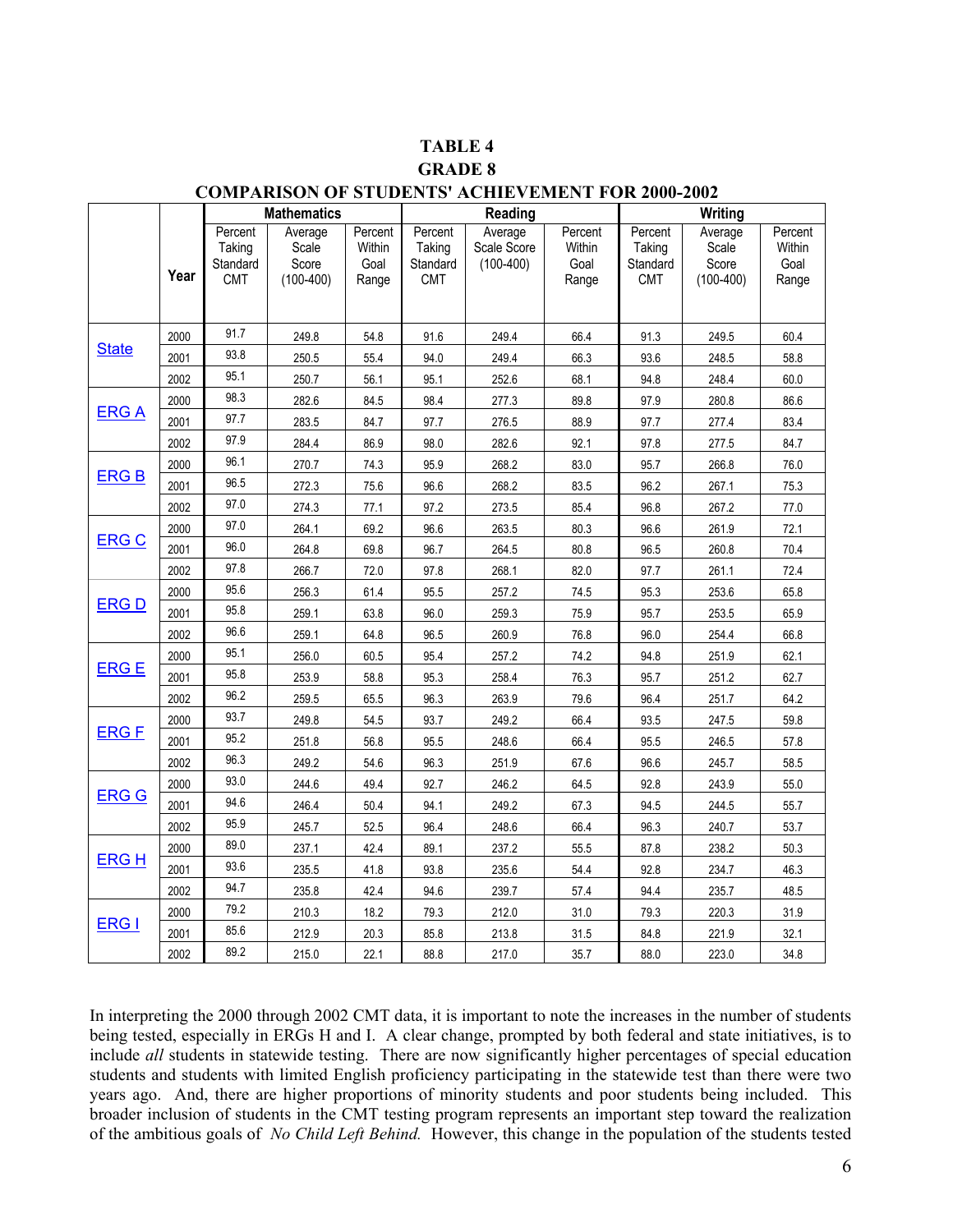tends to skew the results statewide as more lower-performing students enter testing. We expect these participation rates to become more stable in future years. This factor will then have less of an effect on the comparability of statewide scores across years. Section V of this report shows detailed data regarding the changes in test participation rates for various subpopulations.

This offset accounts for the mixed results you see when comparing the statewide scores from two years ago (2000) to this year's scores (2002). There are mostly incremental changes around the percentage of students scoring in the *goal* range. Of the nine goal percentages (Mathematics, Reading and Writing at each of Grades 4, 6, and 8) five have increased and four have decreased. Similarly, of the percentage of students scoring at or above the *proficiency* band, four have increased, and five have decreased. In terms of the average scale scores for each subject at each grade, six have increased and three have decreased. The indicators are mixed and no particular grade or subject stands out in terms of progress. For example, in every grade there are two subjects where the change goes in one direction, while there is one subject that goes in the other. By and large these changes are slight, so the *overall* state results can be characterized as generally stable over the span of the CMT-3. A different story emerges when one considers changes within the sub-populations of examinees. For a summary of subgroup results, see Sections III and IV of this report.

#### Vertical Scale:

Another way to view progress over time is to follow the performance of a particular cohort of students over time. Since this is the third year of the CMT-3, it is possible to compare the  $4<sup>th</sup>$  grade performance of students in 2000 to their  $6<sup>th</sup>$  grade performance in 2002. Likewise, sixth graders in 2000 can be compared to  $8<sup>th</sup>$  graders in 2002. To interpret student performance across grade levels, vertical scales were developed in the areas of Mathematics, Reading, and Writing. Vertical scale scores can be used to measure growth over time because CMT scores from all three grades have been placed on a common scale. These scales provide a means of monitoring students' academic progress from grade to grade.

Table 5 presents overall growth in performance for two cohorts of students by subject. It should be noted that each  $8<sup>th</sup>$  grade group differs, to some extent, from its respective  $6<sup>th</sup>$  grade group and that each  $6<sup>th</sup>$  grade group differs from its respective  $4<sup>th</sup>$  grade group because some students entered while other students exited the Connecticut public school system over the years.

These results show meaningful growth in Mathematics, Reading and Writing from Grade 4 to Grade 6 and from Grade 6 to Grade 8. For example, these data show that the mathematical performance of the group of students who took the  $4<sup>th</sup>$  grade test in 2000, and the  $6<sup>th</sup>$  grade test in 2002, has moved in a positive direction. While initial results are encouraging, it is premature to draw definitive conclusions about how much growth to expect as students progress from grade to grade. Such conclusions are possible only after the test generation has been in place for several years. The vertical scale scores that correspond to the state goals at each grade level are provided to aid interpretation.

|                    |                    | $\text{C}$ or $\text{C}$ $\text{C}$ $\text{C}$ $\text{C}$ $\text{C}$ $\text{C}$ $\text{C}$ $\text{C}$ $\text{C}$ $\text{C}$ $\text{C}$ $\text{C}$ $\text{C}$ $\text{C}$ $\text{C}$ $\text{C}$ $\text{C}$ $\text{C}$ $\text{C}$ $\text{C}$ $\text{C}$ $\text{C}$ $\text{C}$ $\text{C}$ $\text{C}$ $\text{C}$ $\$ |      |        |                        |          |     |
|--------------------|--------------------|-----------------------------------------------------------------------------------------------------------------------------------------------------------------------------------------------------------------------------------------------------------------------------------------------------------------|------|--------|------------------------|----------|-----|
| Content Area       | Group              | 2000                                                                                                                                                                                                                                                                                                            | 2002 | Growth | <b>Vertical Scores</b> |          |     |
|                    |                    |                                                                                                                                                                                                                                                                                                                 |      |        | at Goal                |          |     |
|                    |                    |                                                                                                                                                                                                                                                                                                                 |      |        | 4                      | $\sigma$ | 8   |
| <b>Mathematics</b> | Grade 4 to Grade 6 | 625                                                                                                                                                                                                                                                                                                             | 672  | 47     | 618                    | 663      | 692 |
|                    | Grade 6 to Grade 8 | 668                                                                                                                                                                                                                                                                                                             | 696  | 28     |                        |          |     |
| Reading            | Grade 4 to Grade 6 | 624                                                                                                                                                                                                                                                                                                             | 654  | 30     | 618                    | 642      | 659 |
|                    | Grade 6 to Grade 8 | 651                                                                                                                                                                                                                                                                                                             | 676  | 25     |                        |          |     |
| Writing            | Grade 4 to Grade 6 | 617                                                                                                                                                                                                                                                                                                             | 642  | 25     | 607                    | 630      | 656 |
|                    | Grade 6 to Grade 8 | 641                                                                                                                                                                                                                                                                                                             | 666  | 25     |                        |          |     |

#### **TABLE 5 STATEWIDE SUMMARY OF VERTICAL SCALE SCORES Score Range = 500- 800**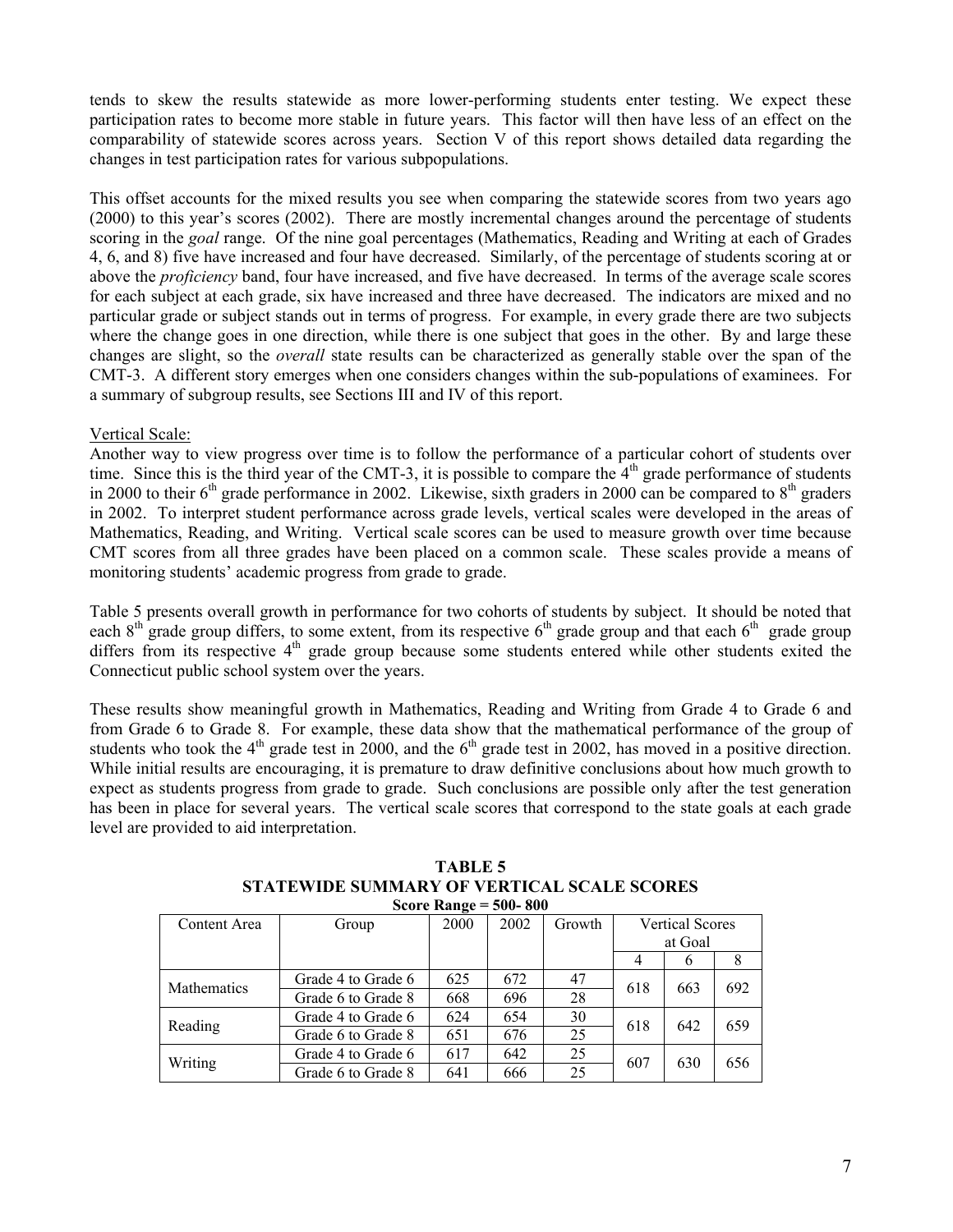#### Achieving the State Goal in All Areas:

Another indicator of CMT achievement is the percentage of students who achieved the state goals in all threesubject areas: Mathematics, Reading, and Writing. As represented in Table 6, the percentage of students scoring in the goal range in all three areas has increased from 2000 to 2002 in Grades 6 and 8. There is also a decrease in the percentage of students who scored in the state goal range in none of the three content areas at Grades 6 and 8. Grade 4 is the exception, with improvements from 2000 to 2001, but not from 2001 to 2002.

|                |                 | Percentage of Students Within Goal Range |      |      |  |  |  |  |  |
|----------------|-----------------|------------------------------------------|------|------|--|--|--|--|--|
| Grade          | Number of Tests | 2000                                     | 2001 | 2002 |  |  |  |  |  |
|                | All Three Tests | 40.2                                     | 42.8 | 42.1 |  |  |  |  |  |
| $\overline{4}$ | No Tests        | 25.8                                     | 25.1 | 25.2 |  |  |  |  |  |
|                | All Three Tests | 43.7                                     | 45.4 | 46.2 |  |  |  |  |  |
| 6              | No Tests        | 25.8                                     | 25.5 | 24.4 |  |  |  |  |  |
|                | All Three Tests | 43.5                                     | 44.0 | 45.2 |  |  |  |  |  |
| 8              | No Tests        | 25.7                                     | 26.7 | 25.0 |  |  |  |  |  |

| TABLE 6                                        |
|------------------------------------------------|
| PERCENTAGE OF STUDENTS WITHIN STATE GOAL RANGE |
| <b>2000 THROUGH 2002</b>                       |

#### National Comparison:

The CMT is a criterion-referenced test with students' performance interpreted in relation to clear standards. The CMT is not a norm-referenced test on which students' performance would be interpreted in relation to the performance of other students. However, it is useful to have an idea of how Connecticut's students compare to the national population of students in their grades. Based on a study which links CMT performance with performance on the national norm-referenced test, Metropolitan Achievement Test, 8<sup>th</sup> edition, (MAT-8) estimated percentile ranks are reported in Table 7. These can be interpreted as an estimate of the percentage of students in the nation who would have scored lower than the average Connecticut student on a particular subtest of the MAT-8.

**TABLE 7 NATIONAL PERCENTILE RANK OF AVERAGE CONNECTICUT STUDENT 2000 THROUGH 2002** 

|                | <b>Mathematics</b> |      |      |      | Reading |      |      | Writing |      |  |
|----------------|--------------------|------|------|------|---------|------|------|---------|------|--|
|                | 2000               | 2001 | 2002 | 2000 | 2001    | 2002 | 2000 | 2001    | 2002 |  |
| Grade 4        | 63                 | 62   | 62   | 62   | 61      | 59   | 58   | 63      | 60   |  |
| Grade 6        | 59                 | 63   | 63   | 61   | 63      | 61   | 60   | 60      | 60   |  |
| <b>Grade 8</b> | 60                 | 60   | 60   | 65   | 63      | 65   | 65   | 64      | 64   |  |

• Information on Connecticut student achievement shows that the average Connecticut Grade 4, 6 and 8 student scores in about the  $60<sup>th</sup>$  percentile nationwide in mathematics, reading and writing.

The percentile ranks from 2000-2002 increased or stayed the same in six out of nine tests, which is a positive sign given the increase in the population tested in 2002.

N**OTE:** Norms are expressed in percentile ranks that provide estimates of student performance relative to the performance of the national MAT-8 norm group. Percentile ranks range from 1 to 99. A percentile rank of 50 represents the score that divides the norm group into two equal parts-half scoring below and half scoring above this value.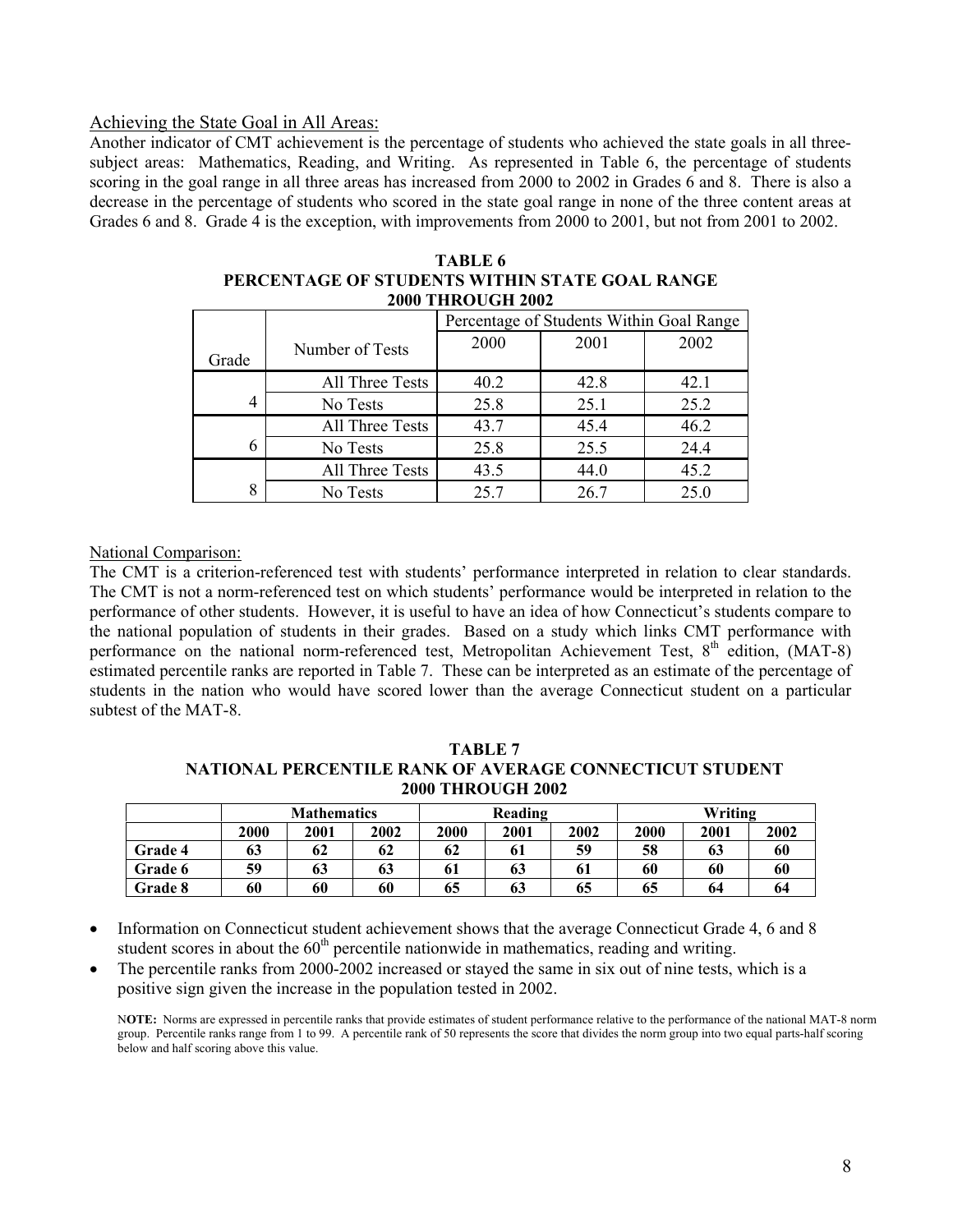## **III. Are We Narrowing Achievement Gaps in Connecticut Schools?**

Closing the achievement gap has been a goal that the Connecticut State Department of Education has been focusing on since the Second Generation CMT. Although this gap still is very apparent in looking at Generation 3 test data, there are some trends that demonstrate movement toward closing the achievement gap. In Tables 8, 9, and 10, 2002 statewide test results are charted by ERG, Race/Ethnicity, Poverty Level, and Gender for each grade. Each grade chart shows the percentage change of students within the goal level for each sub-group between the 2000 and 2002 CMT administrations.

In looking at these percentage changes, it is obvious that some of the traditionally low performing subgroups have been moving forward to close the achievement gaps.

|                       | <b>Mathematics</b>                      |                                    |                                              |                                         | Reading                            |                                              | Writing                                 |                                    |                                              |  |
|-----------------------|-----------------------------------------|------------------------------------|----------------------------------------------|-----------------------------------------|------------------------------------|----------------------------------------------|-----------------------------------------|------------------------------------|----------------------------------------------|--|
|                       | Average<br><b>Scale</b><br><b>Score</b> | Percent<br>within<br>Goal<br>Range | Change in<br>% in Goal<br>Range<br>from 2000 | Average<br><b>Scale</b><br><b>Score</b> | Percent<br>within<br>Goal<br>Range | Change in<br>% in Goal<br>Range<br>from 2000 | Average<br><b>Scale</b><br><b>Score</b> | Percent<br>within<br>Goal<br>Range | Change in<br>% in Goal<br>Range<br>from 2000 |  |
| <b>ERGs A-H</b>       | 256.2                                   | 67.2                               | $+0.6$                                       | 253.7                                   | 63.3                               | $-0.7$                                       | 260.6                                   | 67.3                               | $+5.2$                                       |  |
| <b>ERG I</b>          | 216.0                                   | 30.6                               | $+1.1\sqrt{ }$                               | 212.0                                   | 22.7                               | $+0.5\sqrt{ }$                               | 225.7                                   | 35.7                               | $+0.5$                                       |  |
| <b>Black</b>          | 217.0                                   | 30.8                               | $+2.8\sqrt{ }$                               | 217.8                                   | 27.4                               | $+2.8\sqrt{ }$                               | 229.9                                   | 40.2                               | $+6.2\sqrt{ }$                               |  |
| <b>Hispanic</b>       | 218.6                                   | 32.9                               | $+1.8\sqrt{ }$                               | 212.9                                   | 24.2                               | $+0.9\sqrt{}$                                | 226.9                                   | 36.7                               | $+1.9$                                       |  |
| White                 | 260.3                                   | 71.1                               | $+0.5$                                       | 257.7                                   | 67.4                               | $-0.6$                                       | 263.8                                   | 70.1                               | $+5.0$                                       |  |
| Eligible F/R<br>Lunch | 220.1                                   | 34.1                               | $+1.4\sqrt{ }$                               | 216.1                                   | 26.9                               | $+0.7\sqrt{}$                                | 228.3                                   | 39.0                               | $+4.0$                                       |  |
| <b>Not Eligible</b>   | 258.8                                   | 69.7                               | $-0.2$                                       | 256.5                                   | 66.1                               | $-1.6$                                       | 263.2                                   | 69.4                               | $+4.0$                                       |  |
| Male                  | 250.0                                   | 62.1                               | $+1.0$                                       | 243.2                                   | 54.1                               | $-0.2\sqrt{ }$                               | 244.8                                   | 54.4                               | $+4.4\sqrt{ }$                               |  |
| Female                | 247.3                                   | 58.6                               | $-0.6$                                       | 248.9                                   | 57.7                               | $-1.8$                                       | 263.8                                   | 68.8                               | $+3.6$                                       |  |
| <b>STATE</b>          | 248.7                                   | 60.4                               | $+0.2$                                       | 246.0                                   | 55.9                               | $-1.0$                                       | 254.2                                   | 61.5                               | $+4.0$                                       |  |

**TABLE 8 2002 STATEWIDE RESULTS BY SUBGROUP GRADE 4** 

√Indicates that the achievement gap in percentage at goal was reduced.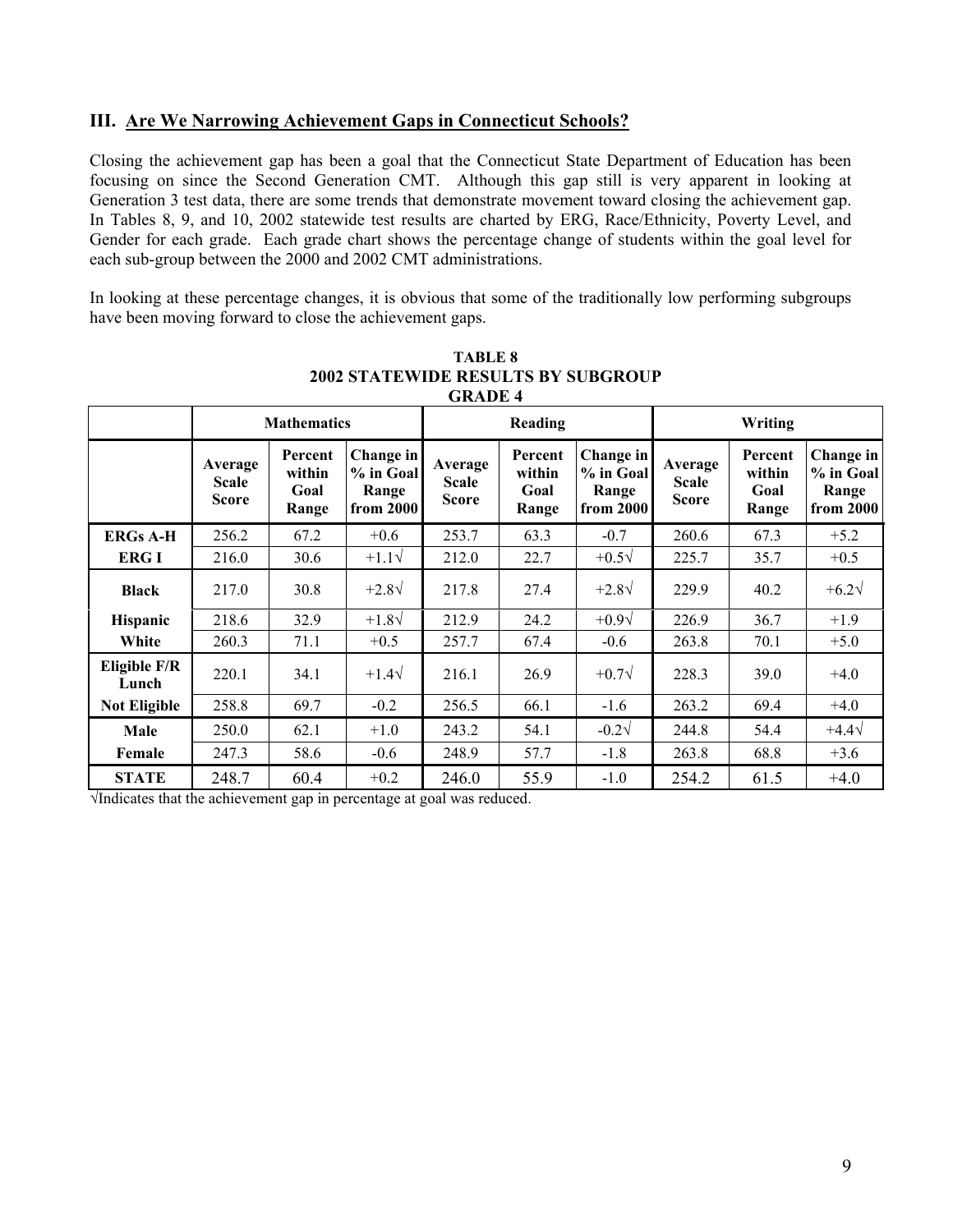|                       |                                         | <b>Mathematics</b>                 |                                              |                                         | Reading                            |                                              | Writing                                 |                                    |                                              |  |
|-----------------------|-----------------------------------------|------------------------------------|----------------------------------------------|-----------------------------------------|------------------------------------|----------------------------------------------|-----------------------------------------|------------------------------------|----------------------------------------------|--|
|                       | Average<br><b>Scale</b><br><b>Score</b> | Percent<br>within<br>Goal<br>Range | Change in<br>% in Goal<br>Range<br>from 2000 | Average<br><b>Scale</b><br><b>Score</b> | Percent<br>within<br>Goal<br>Range | Change in<br>% in Goal<br>Range<br>from 2000 | Average<br><b>Scale</b><br><b>Score</b> | Percent<br>within<br>Goal<br>Range | Change in<br>% in Goal<br>Range<br>from 2000 |  |
| <b>ERGs A-H</b>       | 262.3                                   | 68.0                               | $+4.2$                                       | 259.6                                   | 71.6                               | $+2.7$                                       | 256.7                                   | 66.8                               | $+0.1$                                       |  |
| <b>ERGI</b>           | 222.2                                   | 29.2                               | $+3.2$                                       | 214.1                                   | 29.8                               | $+2.3$                                       | 221.2                                   | 32.9                               | $+0.5\sqrt{ }$                               |  |
| <b>Black</b>          | 221.6                                   | 28.9                               | $+5.9\sqrt{ }$                               | 219.2                                   | 34.3                               | $+4.9\sqrt{}$                                | 223.1                                   | 34.7                               | $+1.7\sqrt{}$                                |  |
| <b>Hispanic</b>       | 223.8                                   | 30.8                               | $+4.2\sqrt{ }$                               | 214.6                                   | 30.7                               | $+2.8\sqrt{ }$                               | 221.3                                   | 33.4                               | $+1.4\sqrt{ }$                               |  |
| White                 | 266.7                                   | 72.4                               | $+4.0$                                       | 264.3                                   | 75.8                               | $+2.3$                                       | 260.6                                   | 70.6                               | $-0.3$                                       |  |
| Eligible F/R<br>Lunch | 225.6                                   | 32.5                               | $+5.0\sqrt{ }$                               | 218.6                                   | 34.2                               | $+4.3\sqrt{ }$                               | 222.8                                   | 34.4                               | $+0.2\sqrt{ }$                               |  |
| <b>Not Eligible</b>   | 264.7                                   | 70.4                               | $+3.1$                                       | 262.3                                   | 73.9                               | $+1.2$                                       | 259.3                                   | 69.3                               | $-0.6$                                       |  |
| Male                  | 254.5                                   | 60.6                               | $+3.1$                                       | 247.0                                   | 60.5                               | $+1.2$                                       | 241.8                                   | 53.8                               | $-0.6$                                       |  |
| Female                | 255.7                                   | 61.5                               | $+3.9$                                       | 256.3                                   | 67.9                               | $+2.8$                                       | 259.3                                   | 68.0                               | $+0.1$                                       |  |
| <b>STATE</b>          | 255.1                                   | 61.1                               | $+3.6$                                       | 251.5                                   | 64.1                               | $+2.0$                                       | 250.4                                   | 60.8                               | $-0.3$                                       |  |

#### **TABLE 9 2002 STATEWIDE RESULTS BY SUBGROUP GRADE 6**

√Indicates that the achievement gap in percentage at goal was reduced.

| TABLE 10                                  |  |
|-------------------------------------------|--|
| <b>2002 STATEWIDE RESULTS BY SUBGROUP</b> |  |
| <b>GRADE 8</b>                            |  |

|                       |                                         | <b>Mathematics</b>                 |                                              |                                         | Reading                            |                                              | Writing                                 |                                    |                                              |  |
|-----------------------|-----------------------------------------|------------------------------------|----------------------------------------------|-----------------------------------------|------------------------------------|----------------------------------------------|-----------------------------------------|------------------------------------|----------------------------------------------|--|
|                       | Average<br><b>Scale</b><br><b>Score</b> | Percent<br>within<br>Goal<br>Range | Change in<br>% in Goal<br>Range<br>from 2000 | Average<br><b>Scale</b><br><b>Score</b> | Percent<br>within<br>Goal<br>Range | Change in<br>% in Goal<br>Range<br>from 2000 | Average<br><b>Scale</b><br><b>Score</b> | Percent<br>within<br>Goal<br>Range | Change in<br>% in Goal<br>Range<br>from 2000 |  |
| <b>ERGs A-H</b>       | 258.1                                   | 63.2                               | $+1.9$                                       | 259.8                                   | 74.6                               | $+2.0$                                       | 253.6                                   | 65.1                               | $-0.5$                                       |  |
| <b>ERG I</b>          | 215.0                                   | 22.1                               | $+3.9\sqrt{ }$                               | 217.0                                   | 35.7                               | $+4.7\sqrt{}$                                | 223.0                                   | 34.8                               | $+2.9\sqrt{ }$                               |  |
| <b>Black</b>          | 215.3                                   | 22.2                               | $+4.8\sqrt{ }$                               | 222.2                                   | 39.3                               | $+4.9\sqrt{}$                                | 225.6                                   | 36.9                               | $+4.4\sqrt{ }$                               |  |
| <b>Hispanic</b>       | 215.3                                   | 22.9                               | $+1.7$                                       | 216.1                                   | 35.8                               | $+3.9\sqrt{ }$                               | 221.1                                   | 32.6                               | $+0.2\sqrt{ }$                               |  |
| White                 | 263.2                                   | 68.1                               | $+2.5$                                       | 264.5                                   | 79.1                               | $+2.5$                                       | 257.1                                   | 68.9                               | $-0.1$                                       |  |
| Eligible F/R<br>Lunch | 218.2                                   | 25.5                               | $+3.8\sqrt{ }$                               | 220.2                                   | 39.2                               | $+5.2\sqrt{ }$                               | 222.8                                   | 34.4                               | $+2.1\sqrt{ }$                               |  |
| <b>Not Eligible</b>   | 259.5                                   | 64.4                               | $+0.4$                                       | 261.2                                   | 75.8                               | $+0.4$                                       | 255.2                                   | 66.8                               | $-1.4$                                       |  |
| Male                  | 249.4                                   | 54.9                               | 0.0                                          | 248.1                                   | 65.0                               | $+0.7$                                       | 238.6                                   | 50.7                               | $-2.2$                                       |  |
| Female                | 252.1                                   | 57.4                               | $+2.7$                                       | 257.1                                   | 71.2                               | $+2.7$                                       | 258.4                                   | 69.5                               | $+1.5$                                       |  |
| <b>STATE</b>          | 250.7                                   | 56.1                               | $+1.3$                                       | 252.6                                   | 68.1                               | $+1.7$                                       | 248.4                                   | 60.0                               | $-0.4$                                       |  |

√Indicates that the achievement gap in percentage at goal was reduced.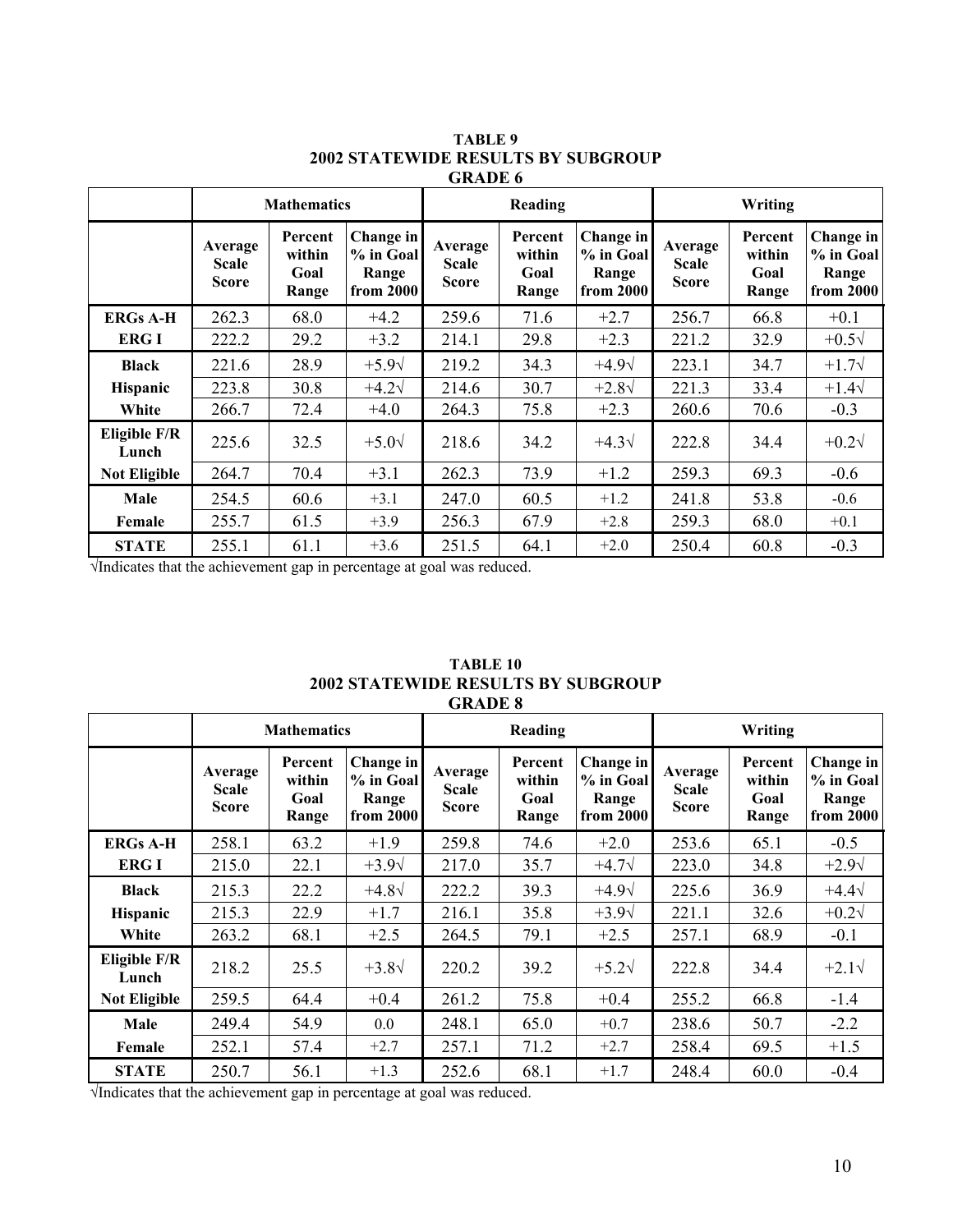### **Grade 4**

- The percentage of students in ERG I who have scored within the Mathematics goal level have increased by over 1 percent since the 2000 administration of the CMT. This is a larger gain than those students in ERGs A-H.
- The percentage of black students who have scored within the Mathematics goal level has increased by 2.8 percent since the 2000 administration of the CMT. This is a greater gain than other ethnic groups.
- In all three content areas, the percentage of poor students (students eligible for free or reduced price lunch) who scored within the goal level has increased the same amount or more than the number of non-poor students.

#### **Grade 6**

- In Writing, the percentage of students in ERG I at the goal level increased more than the percentage of students in ERGs A-H. However, in Mathematics and Reading, ERGs A-H made the greater gain.
- In all content areas, black and Hispanic students made greater increases in the percentage of students within the goal range than white students did.
- In all three content areas, the percentage of poor students (students eligible for free or reduced price lunch) who scored within the goal level has increased more than the percentage of non-poor students.

#### **Grade 8**

- In all three content areas, black students made greater increases in the percentage of students within the goal level than Hispanics and whites.
- In all three content areas, poor students (students eligible for free or reduced price lunch) made greater increases in the percentage of students within the goal level than non-poor students.
- In all three content areas, ERG I students made greater increases in the percentage of students within the goal level than students in ERGs A-H.

In reviewing these data, we notice some very obvious trends that indicate a closing of the achievement gap between racial/ethnic groups and between poor (students eligible for free or reduced price lunch) and non-poor students. However, this achievement gap still demonstrates a significant disparity in educational achievement throughout the state. Educators should do their best to evaluate their classroom, school and district data to see what areas of the curriculum and instruction need to be addressed to continue to close these gaps.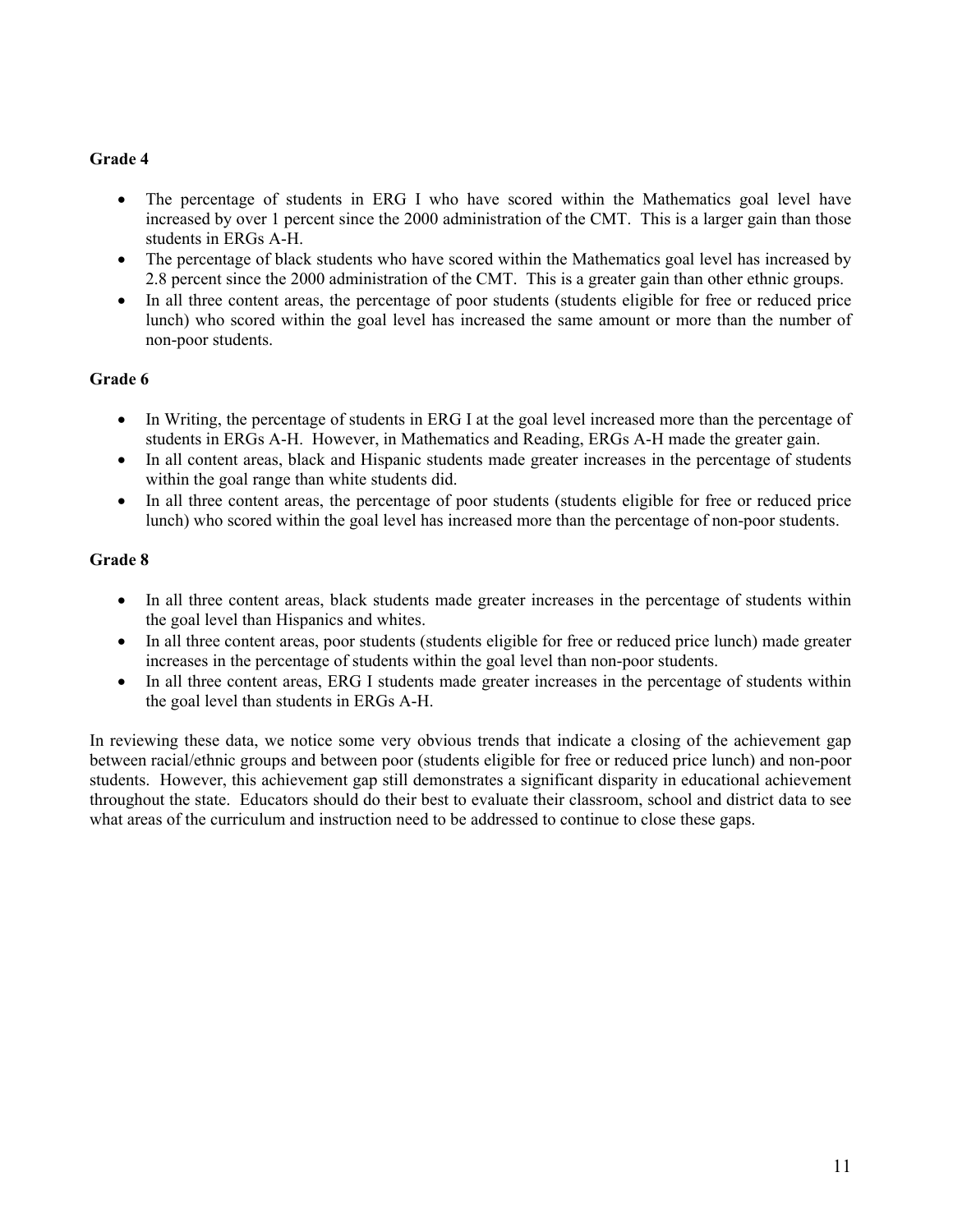## **IV. How has the Performance of Special Populations Changed?**

With the implementation of *No Child Left Behind (NCLB),* it is more important than ever to examine the participation and performance data of particular student populations on the CMT.

#### Special Education Students

The percentage of special education students who scored within the goal range on the standard CMT has dropped quite significantly in 4<sup>th</sup> grade Mathematics and Reading and 8<sup>th</sup> grade Mathematics and Writing from 2000 to 2002. The large increase in participation between 2000 and 2001 did not negatively affect performance to the extent that might have been expected, however it appears that there has been a general drop in performance across grades in the three years of Generation 3. It is difficult to make judgments about the performance of special education students over time because it is a population that is fluid. That is, as individual student achievement improves, students may be exited from the special education program. This subgroup then is comprised only of students who have significant educational achievement issues. See Table 11 below.

|         |                |          |       |         |       |       | <u>M BUND BDUUN NOOD MURD MUUND TII HIIT IND OVND IWN 198</u> |       |       |  |
|---------|----------------|----------|-------|---------|-------|-------|---------------------------------------------------------------|-------|-------|--|
|         | <b>Grade 4</b> |          |       | Grade 6 |       |       | Grade 8                                                       |       |       |  |
|         | 2000           | 2001     | 2002  | 2000    | 2001  | 2002  | 2000                                                          | 2001  | 2002  |  |
| Math    | 29.2%          | $25.6\%$ | 24.7% | 20.2%   | 21.4% | 20.6% | $18.3\%$                                                      | 16.4% | 15.8% |  |
| Reading | 22.8%          | 20.8%    | 17.5% | 23.1%   | 22.9% | 22.7% | 27.6%                                                         | 25.0% | 25.7% |  |
| Writing | 19.8%          | 21.3%    | 20.4% | 22.0%   | 18.8% | 18.6% | 19.3%                                                         | 16.1% | 15.4% |  |

**TABLE 11 SPECIAL EDUCATION STUDENTS SCORING WITHIN THE GOAL RANGE** 

Students with Limited English Proficiency (LEP)

Students with limited English proficiency (LEP) are those students enrolled in bilingual education programs, those who have exited bilingual education programs but continue to receive transitional services, and those students enrolled in English as a Second Language (ESL) programs. In 2001, in response to a legislative change regarding exemption criteria, almost twice as many LEP students participated in the test than in 2000. The participation of LEP students in the 2002 administration continues this trend. (See Table 13.)

Given the increase in participation between 2000 and 2001, one might have expected a significant drop in performance. However, except for a dip in Grade 6 Reading and Writing scores, more students were scoring within the goal range in 2001. This upward trend continued with the 2002 test administration, although the test results indicate poor overall performance for this subgroup of students. It is important to note that this population, like the special education population, is fluid. As the students become more proficient in English, they no longer qualify for language services. This subgroup, students with limited English proficiency, then is always comprised only of students who are in the early stages of English language development.

| PERCENT OF LEF STODENTS SCORING WITHIN THE GOAL KANGE |         |       |         |       |         |          |         |        |          |  |
|-------------------------------------------------------|---------|-------|---------|-------|---------|----------|---------|--------|----------|--|
|                                                       | Grade 4 |       |         |       | Grade 6 |          | Grade 8 |        |          |  |
|                                                       | 2000    | 2001  | 2002    | 2000  | 2001    | 2002     | 2000    | 2001   | 2002     |  |
| Math                                                  | 15.3%   | 20.1% | 22.6%   | 13.8% | 15.1%   | 164%     | 8.9%    | 11.9%  | 14.3%    |  |
| Reading                                               | $6.8\%$ | 8.3%  | $9.3\%$ | 10.0% | $7.7\%$ | $10.6\%$ | $7.8\%$ | 11 1\% | $10.5\%$ |  |
| Writing                                               | 15.6%   | 19.0% | 22.9%   | 15.1% | 12.0%   | 14.6%    | $9.3\%$ | 1.9%   | 15.8%    |  |

**TABLE 12 PERCENT OF LEP STUDENTS SCORING WITHIN THE GOAL RANGE**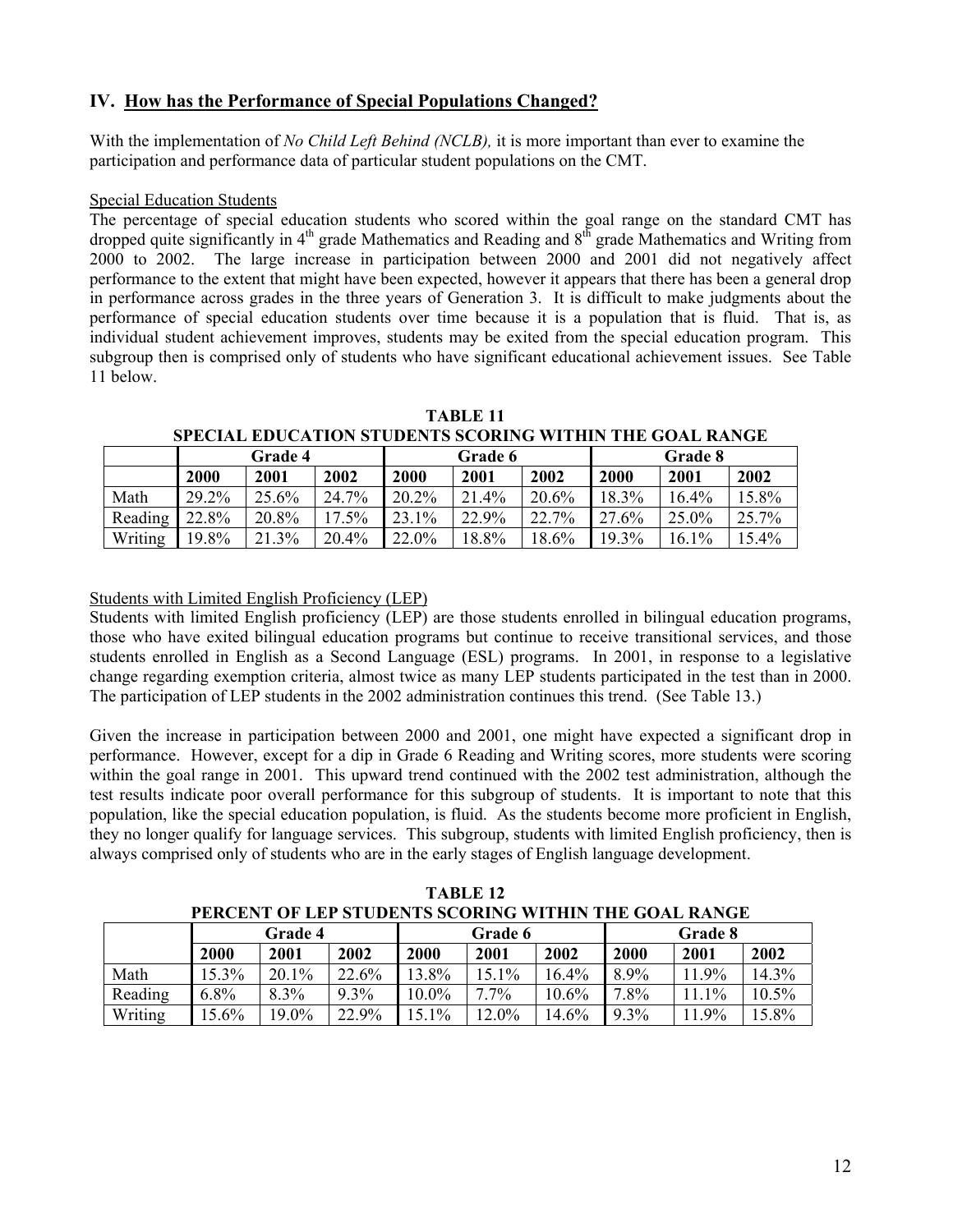## **V. How has CMT Participation Changed from 2000 to 2002?**

Federal legislation, as well as state legislation and policy, have put a premium on high participation rates for all state tests. Connecticut districts have generally risen to the challenge. Percentages of students who participate in the standard CMT have increased for the overall state population. More notable, however, are the increases for subpopulations of students who may have been underrepresented in previous years: students in Connecticut's large cities, minority students, poor students, special education students, and students with limited English proficiency. The particular emphasis on inclusion of these students in statewide testing programs is fueled by the belief that greater accountability for the learning of *all* students will result in greater learning opportunities and higher rates of success.

| <b>HOROPP ORTHUR 40 HTD 0</b>        |                    |      |      |         |      |      |         |      |      |  |
|--------------------------------------|--------------------|------|------|---------|------|------|---------|------|------|--|
|                                      | <b>Mathematics</b> |      |      | Reading |      |      | Writing |      |      |  |
|                                      | 2000               | 2001 | 2002 | 2000    | 2001 | 2002 | 2000    | 2001 | 2002 |  |
| <b>ERGs A-H</b>                      | 94.9               | 96.2 | 96.8 | 94.4    | 95.8 | 96.6 | 94.1    | 95.7 | 96.4 |  |
| <b>ERGI</b>                          | 82.7               | 89.0 | 91.3 | 82.1    | 88.2 | 90.8 | 82.0    | 87.2 | 89.6 |  |
| <b>Black</b>                         | 89.1               | 92.6 | 93.7 | 88.6    | 92.2 | 93.7 | 88.4    | 91.5 | 93.0 |  |
| Hispanic                             | 80.0               | 88.4 | 90.8 | 79.4    | 87.5 | 90.2 | 78.9    | 86.5 | 89.0 |  |
| White                                | 96.0               | 96.9 | 97.4 | 95.6    | 96.6 | 97.1 | 95.4    | 96.4 | 97.0 |  |
| <b>Eligible F/R Lunch</b>            | 85.0               | 90.4 | 92.6 | 84.4    | 89.7 | 92.1 | 84.0    | 88.9 | 91.5 |  |
| <b>Not Eligible</b>                  | 95.4               | 96.3 | 96.8 | 95.0    | 96.0 | 96.7 | 94.8    | 95.9 | 96.4 |  |
| Male                                 | 91.4               | 94.0 | 95.0 | 90.7    | 93.3 | 94.6 | 90.3    | 92.8 | 94.1 |  |
| Female                               | 94.0               | 95.8 | 96.7 | 93.9    | 95.8 | 96.6 | 93.7    | 95.5 | 96.3 |  |
| <b>Special Education</b>             | 61.9               | 73.9 | 75.8 | 58.5    | 70.3 | 73.8 | 58.8    | 70.3 | 73.6 |  |
| <b>Limited English</b><br>Proficient | 28.9               | 67.9 | 73.3 | 27.5    | 66.6 | 72.7 | 26.9    | 64.1 | 69.6 |  |
| <b>STATE</b>                         | 92.7               | 94.9 | 95.8 | 92.2    | 94.5 | 95.6 | 92.0    | 94.1 | 95.2 |  |

**TABLE 13 PARTICIPATION RATES IN THE STANDARD CMT BY SUBGOUPS ACROSS GRADES 4, 6 AND 8** 

Table 13 shows the participation rates for all the students statewide that were in CMT grade levels: 4, 6 or 8. For 2000, 2001, and 2002, the rates in Table 13 indicate the percentage of students across Grades 4, 6 and 8 who participated in the standard grade level version of the CMT.

#### Special Education Students

Special education students who participate in out-of-level testing and the CMT/CAPT Skills checklist are considered to be participants in the testing along with those special education students who participate in the standard grade-level version of the test. Shown below in Table 14 is the percentage of special education students who participated in the standard test or an alternate assessment.

**TABLE 14 PARTICIPATION OF SPECIAL EDUCATION STUDENTS IN ANY ASSESSMENT ACROSS GRADES 4, 6 AND 8** 

|                  | <b>Mathematics</b> |      |      |      | Reading |      | Writing       |      |      |  |
|------------------|--------------------|------|------|------|---------|------|---------------|------|------|--|
|                  | 2000               | 2001 | 2002 | 2000 | 2001    | 2002 | 2000          | 2001 | 2002 |  |
| Standard         | 61.9               | 73.9 | 75.8 | 58.5 | 70.3    | 73.8 | 58.8          | 70.3 | 73.6 |  |
| Out-of-Level     | 30.1               | 18.5 | 16.7 | 33.2 | 21.9    | 18.7 | 16.4          | 20.0 | 17.3 |  |
| Skills Checklist | 5.6                | 4.9  | 53   | 5.6  | 4.9     | 5.3  | $5.6^{\circ}$ | 4.9  | כ. כ |  |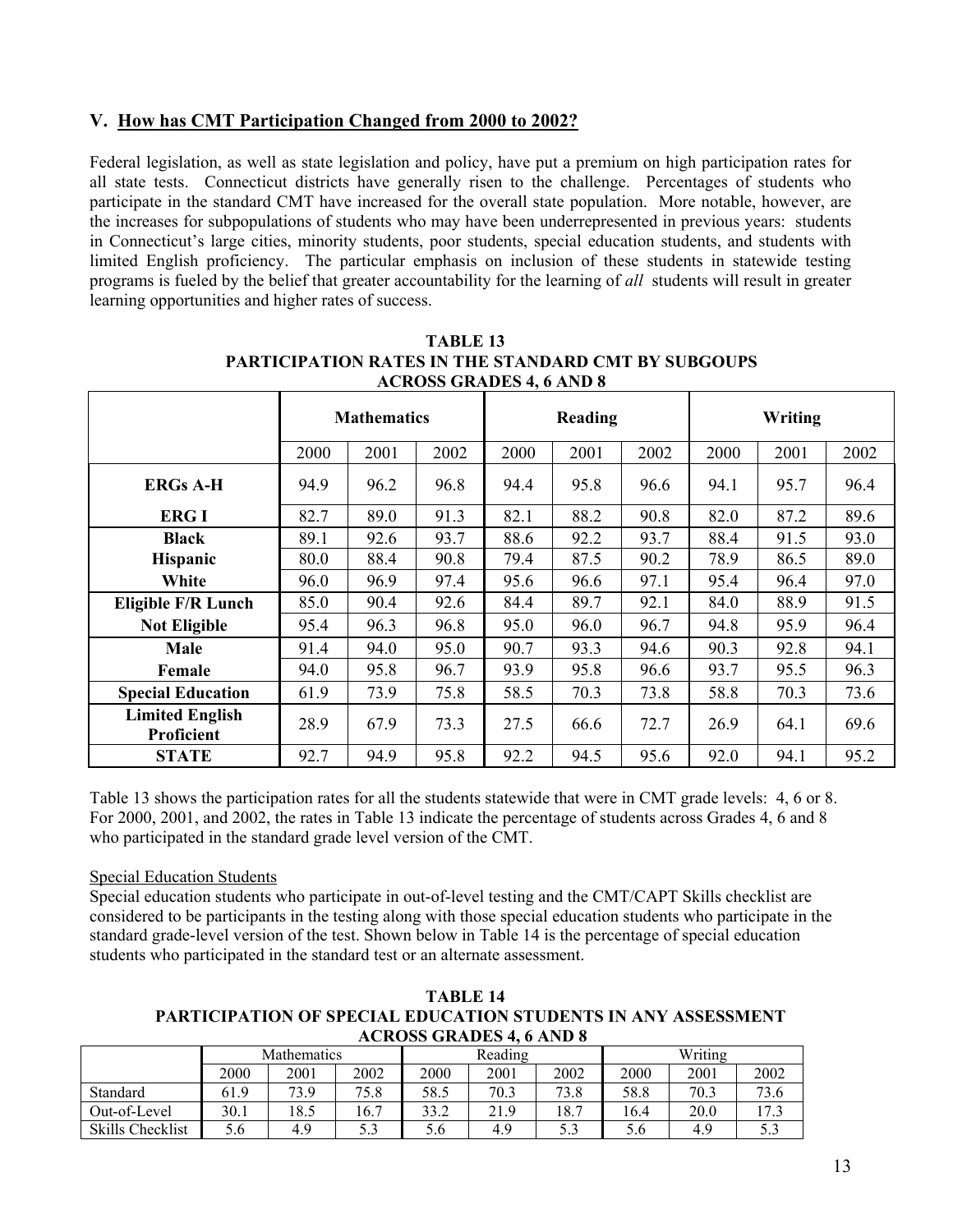Although alternate assessment is available for those students with disabilities who are unable to participate in the standard grade level assessment (even with accommodations), districts are encouraged to have high expectations and set high standards for these students and to include them in grade level testing whenever possible. The number of special education students who participated in the grade-level version of the test increased dramatically between the 2000 and 2001 CMT administrations and this upward trend continued in the 2002 administration as well.

As stated earlier, students enrolled in bilingual education programs, those who have exited bilingual education programs but continue to receive transitional services, and those students enrolled in English as a Second Language (ESL) programs constitute the subgroup of students with limited English proficiency. In 2001, in response to a legislative change regarding exemption criteria, almost twice as many LEP students participated in the test than in 2000. The participation of LEP students in the 2002 administration continues this trend. It is interesting to note, however, that while participation increases across years, it decreases across grades. That is, fewer students participate in the testing in Grade 8 than in Grades 6 or 4. A closer examination of data reveals that more students were exempted in Grade 8 than in Grades 6 or 4. Additionally, student absences in Grade 8 were significantly higher than those in Grade 4 and only slightly lower than in Grade 6. See Table 13 for the overall participation rates.

## **VI. What was the Absentee Rate of all Students in Standard CMT Assessments?**

A particular concern with regard to participation on the CMT is the problem of students who are absent from the testing. Under the state's new accountability model for federal *No Child Left Behind* purposes, absences from testing are a critical component in determining the success of schools and school districts. Table 15 shows a select group of districts with percentage of students who had "no valid score" in 2001 and 2002. The "no valid score" groups include students who were absent from testing, students who were present but left their test blank, students whose Direct Assessment of Writing was non-scoreable, and those rare students who received special modifications. However, in both years, most of the students in this category were absent from testing. The districts were selected for inclusion in this table because either in 2001 or in 2002, the percentage of students with no valid score exceeded 5 percent in at least one content area in at least one grade. Only districts with grade populations of at least 100 were included. **Caution should be used in comparing these scores with other districts. Those districts where participation decreased from 2001 to 2002 are highlighted in bold type.** 

| (At least 5% in Districts with Too students or more per grade) |         |      |      |         |      |                 |         |         |      |         |      |      |
|----------------------------------------------------------------|---------|------|------|---------|------|-----------------|---------|---------|------|---------|------|------|
|                                                                | Grade 6 |      |      |         |      |                 | Grade 8 |         |      |         |      |      |
|                                                                |         | Math |      | Reading |      | Writing<br>Math |         | Reading |      | Writing |      |      |
|                                                                | 2001    | 2002 | 2001 | 2002    | 2001 | 2002            | 2001    | 2002    | 2001 | 2002    | 2001 | 2002 |
| <b>BRIDGEPORT</b>                                              |         |      |      |         |      |                 |         |         |      |         | 6.6  | 3.0  |
| <b>HARTFORD</b>                                                |         |      |      |         |      |                 | 6.8     | 7.8     | 6.9  | 8.5     | 6.3  | 7.5  |
| <b>MIDDLETOWN</b>                                              |         |      |      |         |      |                 |         |         |      |         | 5.5  | 1.2  |
| <b>NEW BRITAIN</b>                                             |         |      |      |         | 3.2  | 5.9             |         |         | 3.2  | 5.8     | 7.3  | 8.6  |
| <b>NEW FAIRFIELD</b>                                           |         |      | 5.0  | 0.9     | 5.4  | 0.9             |         |         |      |         | 5.2  | 0.0  |
| <b>NEW HAVEN</b>                                               | 6.0     | 2.9  | 5.1  | 1.9     | 6.2  | 5.2             | 5.6     | 3.6     |      |         | 5.5  | 5.1  |
| <b>NORWALK</b>                                                 |         |      |      |         |      |                 |         |         |      |         | 5.1  | 2.4  |
| <b>WATERBURY</b>                                               | 6.0     | 2.6  |      |         | 6.6  | 4.5             | 8.5     | 3.9     | 7.9  | 4.1     | 7.9  | 5.0  |
| <b>WEST HAVEN</b>                                              |         |      |      |         |      |                 |         |         |      |         | 3.1  | 5.3  |

**TABLE 15 PERCENTAGE OF STUDENTS WITH NO VALID SCORE/ABSENT (At least 5% in Districts with 100 students or more per grade)**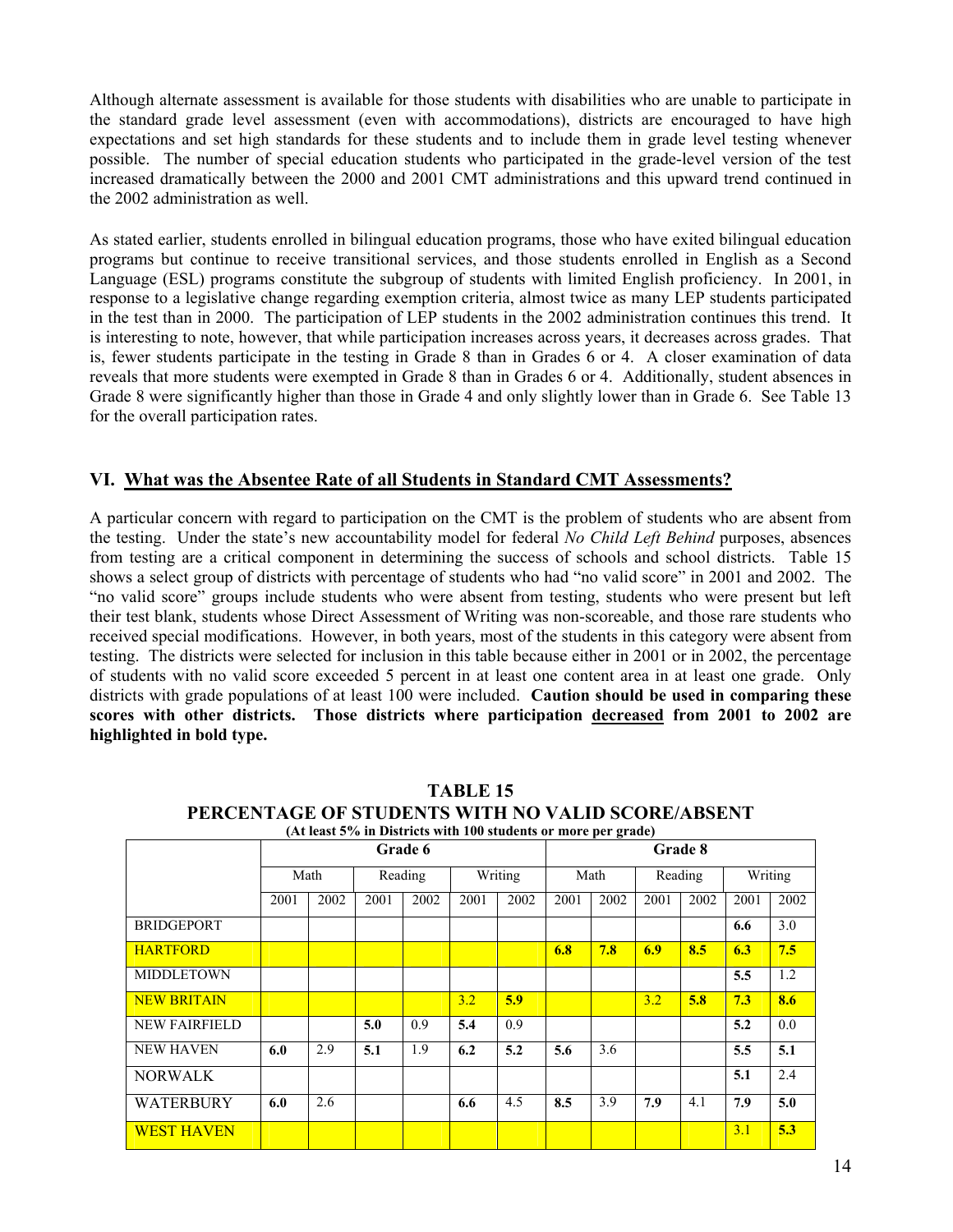In the majority of cases, the districts that had students with no valid score in excess of 5 percent in 2001 improved substantially in 2002. The exceptions are Hartford, New Britain and West Haven where there is apparently an increase in the percentage of students without valid scores. The inclusion of all students in statewide testing will continue to increase in importance as the requirements of *No Child Left Behind* unfold.

### **VII. What is Being Done to Improve CMT Performance?**

The achievement gaps in Connecticut continue to be troubling. Local, state and federal resources must be more focused on activities that reduce the gap: more preschool opportunities, earlier intervention, after-school and summer school, more instructional time, more one-to-one reading assistance, and more parent training and support. In recent years, many school districts have focused their efforts on closing these achievement gaps, and there are many encouraging success stories that need to be told. Urban districts, for example, have improved students' reading skills through the use of intensive remediation strategies. Increased hours of daily instruction in reading and mathematics, after school sessions and summer school have begun to translate into better readers and improvements on the CMT. The following table shows the increase in the percentage of ERG I elementary and middle schools offering supplemental instructional service programs in mathematics or English language arts.

| ERG I ELEMENTARY AND MIDDLE SCHOOLS                                     |             |                          |             |                          |  |  |  |  |
|-------------------------------------------------------------------------|-------------|--------------------------|-------------|--------------------------|--|--|--|--|
| <b>OFFERING SUPPLEMENTAL INSTRUCTIONAL SERVICES 2000-01 AND 2001-02</b> |             |                          |             |                          |  |  |  |  |
|                                                                         |             | 2000-01                  |             | $2001 - 02$              |  |  |  |  |
|                                                                         | Mathematics | English<br>Language Arts | Mathematics | English<br>Language Arts |  |  |  |  |
| <b>Pull-out Remedial Instruction</b>                                    | $35.4\%$    | 75.0%                    | 39.2%       | 72.3%                    |  |  |  |  |
| In-class Tutorial                                                       | 45.8%       | 59.0%                    | 46.9%       | 66.4%                    |  |  |  |  |
| After School Program                                                    | 63.9%       | 70.8%                    | 73.4%       | 79.7%                    |  |  |  |  |

Summer School **68.1%** 85.4% 85.3% 85.3% Other Programs 15.3% 22.9% 14.0% 17.5% No Supplemental Services 15.9% 19.9% 12.6% 5.6%

**TABLE 16 ERG I ELEMENTARY AND MIDDLE SCHOOLS** 

#### New Haven Schools

One urban district, New Haven, showed increases in the percentage of students within the goal range in all areas of the CMT from 2000 through 2002. At three schools in New Haven: Woodward, Edgewood and East Rock Community, already high participation rates increased slightly or remained constant and scores on the test increased dramatically in all areas of the CMT. These schools showed increases in the percentage of students within the statewide goal between seven and thirty-three percentage points from 2000 to 2002 while testing the same or more students (see Tables 17, 18 and 19 below).

#### Woodward School:

There is a very strong literacy focus at this school. Teachers follow district initiatives in reading, writing and math, as well as a focus on meta-cognition and creating the best environment for learning. Bulletin boards and displays clearly portray what is important – students and student learning. The principal monitors instruction and attests to the fact that Woodward has an exceptional staff that is serious about student learning. Motivation, enthusiasm, excitement and great instruction contribute to their success.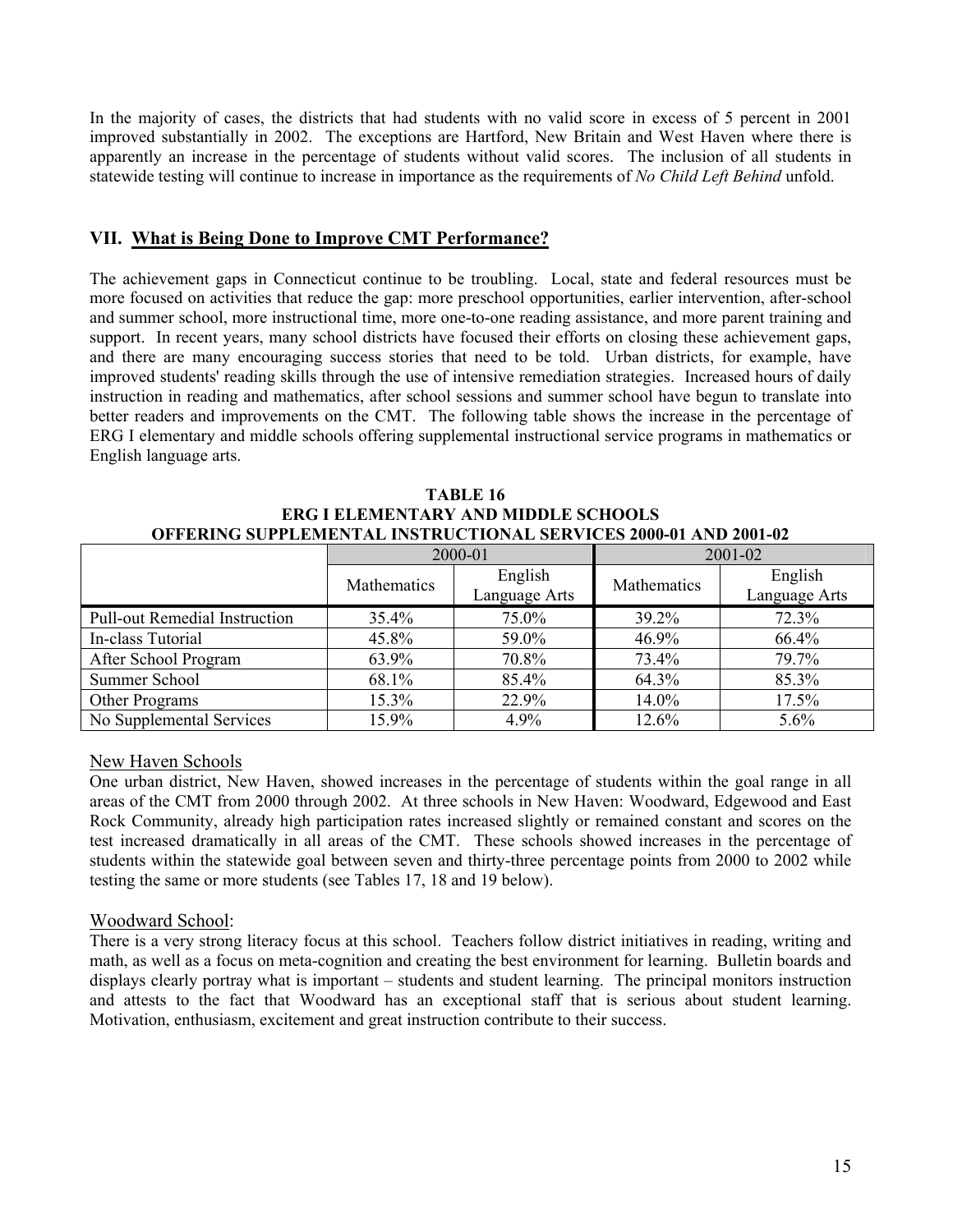| <b>School</b> | <b>CMT Content Area</b> | Year | % Within Goal Range | <b>Participation Rate</b> |
|---------------|-------------------------|------|---------------------|---------------------------|
|               |                         | 2000 | 22.0                | 100.0                     |
|               | <b>Mathematics</b>      | 2001 | 33.3                | 96.4                      |
|               |                         | 2002 | 54.5                | 93.6                      |
|               |                         | 2000 | 16.7                | 96.0                      |
| Woodward      | Reading                 | 2001 | 11.1                | 96.4                      |
|               |                         | 2002 | 34.1                | 93.6                      |
|               |                         | 2000 | 36.7                | 98.0                      |
|               | Writing                 | 2001 | 48.1                | 96.4                      |
|               |                         | 2002 | 50.0                | 93.6                      |

#### **TABLE 17 NEW HAVEN'S WOODWARD SCHOOL RESULTS AND PARTICIPATION RATES ON GRADE 4 STANDARD CMT 2000, 2001 AND 2002**

## Edgewood School:

The staff at Edgewood School has very high expectations for all their students. They will not accept less. Teachers "looped" with their students last year from Grade 5 to Grade 6. All staff follow district initiatives. They have a very strong working relationship with Central Office Curriculum Supervisors and Literacy Mentors. The inclusion model ensures that all children meet high standards by receiving district curriculum with appropriate modifications. The library/media specialist is integral to the success students experience in reading, research and writing.

#### **TABLE 18 NEW HAVEN'S EDGEWOOD SCHOOL RESULTS AND PARTICIPATION RATES ON GRADE 6 STANDARD CMT 2000, 2001 AND 2002**

| <b>School</b> | <b>CMT</b> Content Area | Year | % Within Goal Range | <b>Participation Rate</b> |
|---------------|-------------------------|------|---------------------|---------------------------|
|               |                         | 2000 | 37.0                | 98.2                      |
|               | <b>Mathematics</b>      | 2001 | 31.5                | 100.0                     |
|               |                         | 2002 | 63.0                | 100.0                     |
|               |                         | 2000 | 51.9                | 98.2                      |
| Edgewood      | Reading                 | 2001 | 29.6                | 100.0                     |
|               |                         | 2002 | 61.1                | 100.0                     |
|               |                         | 2000 | 53.7                | 98.2                      |
|               | Writing                 | 2001 | 35.2                | 100.0                     |
|               |                         | 2002 | 64.2                | 98.1                      |